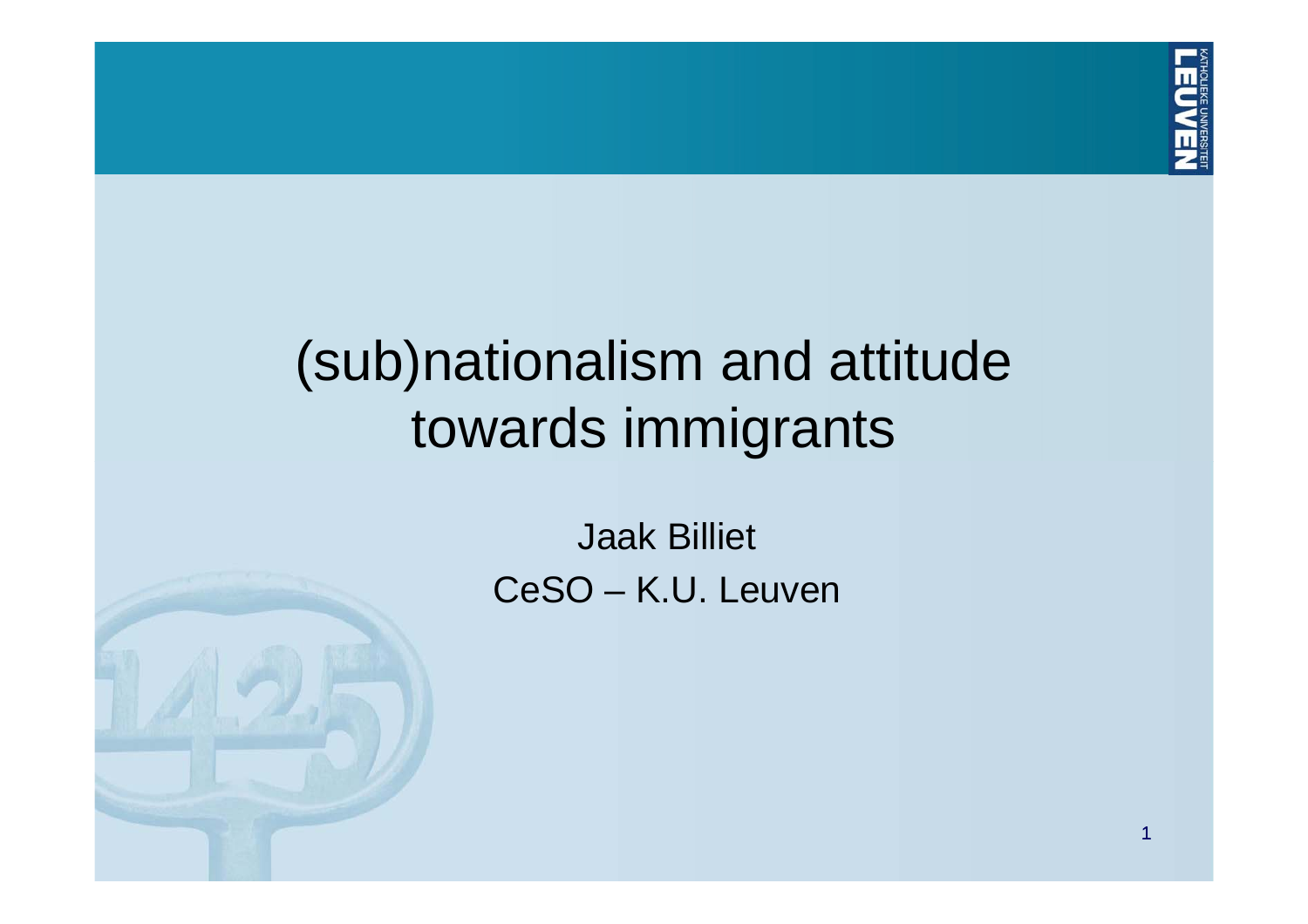# outline



- 1. Some preliminary remarks
- 2. Dimensions of left-right measured in ISPO (1991- 2007)..
- 3. Economic left-rights in Europ (ESS) and Fla-Wal
- 4. Major findings on ethnocentrism over last 22 years in Belgium
- 5. Major findings on sub-national identity in Belgium
- 6. On the relation between ETHNO and NAT\_ID in Flanders and Wallonia: why is the relation between these (measured) concept different?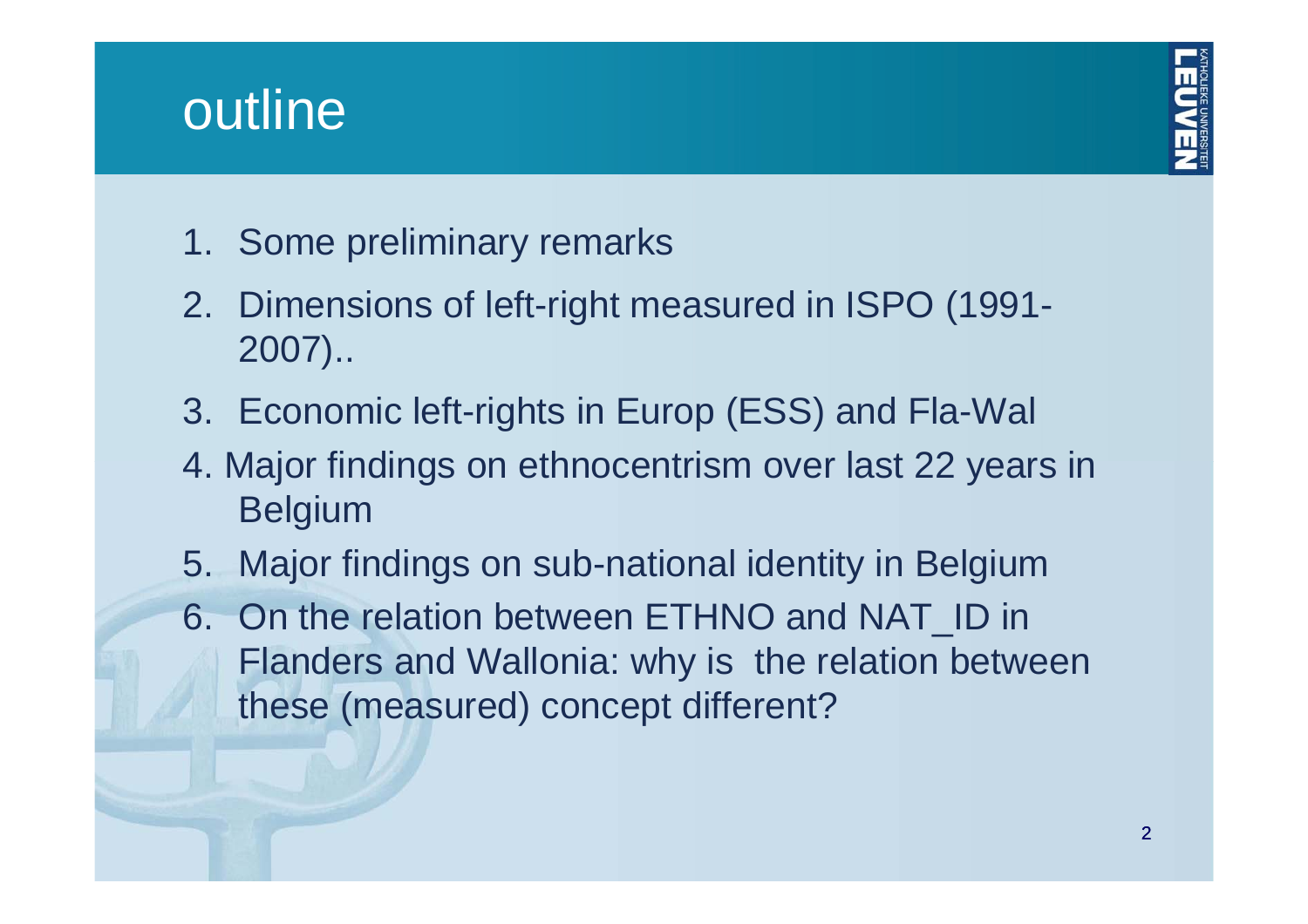# 1. Preliminary remarks



- $\bullet$  Statistical figures about response distributions on specific opinion questions are **signs**, not absolute truths = need **interpretation** *(what do they mean?...)*
- •There are **strict** methodological **rules** for interpretation
- • Basic feature of my work: **do not trust particular questions** (items) because or nonresponse error and measurement error, but rely on **latent variables** *(publication of these figures without methodological insight is nonsense)*
- • Latent variables are **constructs** made of sets of questions and carefully tested in **measurement models** in order to secure their validity and reliability
- • Always realize: public opinion is not one entity **several public opinions***…(see next)*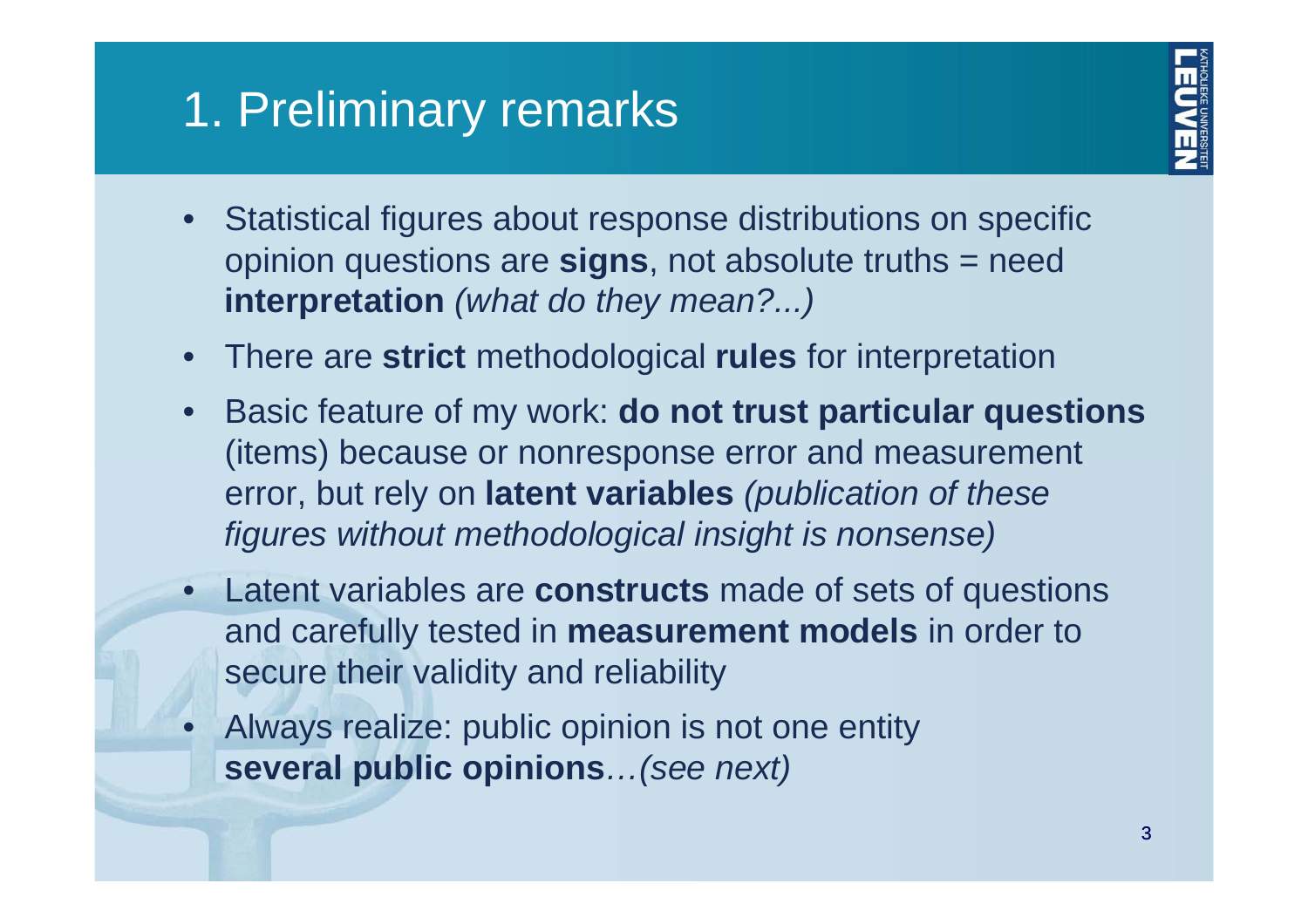## Preliminary remarks (2)

- • **Several public opinions**:
	- PO\_1 in the **media** (made by journalists, commentators…) = biased by interests, ideology
	- - PO\_2 of the (other) opinion leaders: discourse of **politicians** about their interpretation of PO = biased by interest, ideology and by interpretations of voting behaviour
	- - PO\_3 as **measured** in **opinion polls** (OP) *(aggregation of individual opinions)* or in **social research** (SR)*:* many sources of bias *(crucial difference in this respect btw OP and SR)*
	- other…

**general rule**: these PO's are **not necessarily in line…** but at long term, PO1&2 can change PO\_3 *(example attitude towards Belgium in recent years…)*

Focus now on PO measured in opinion research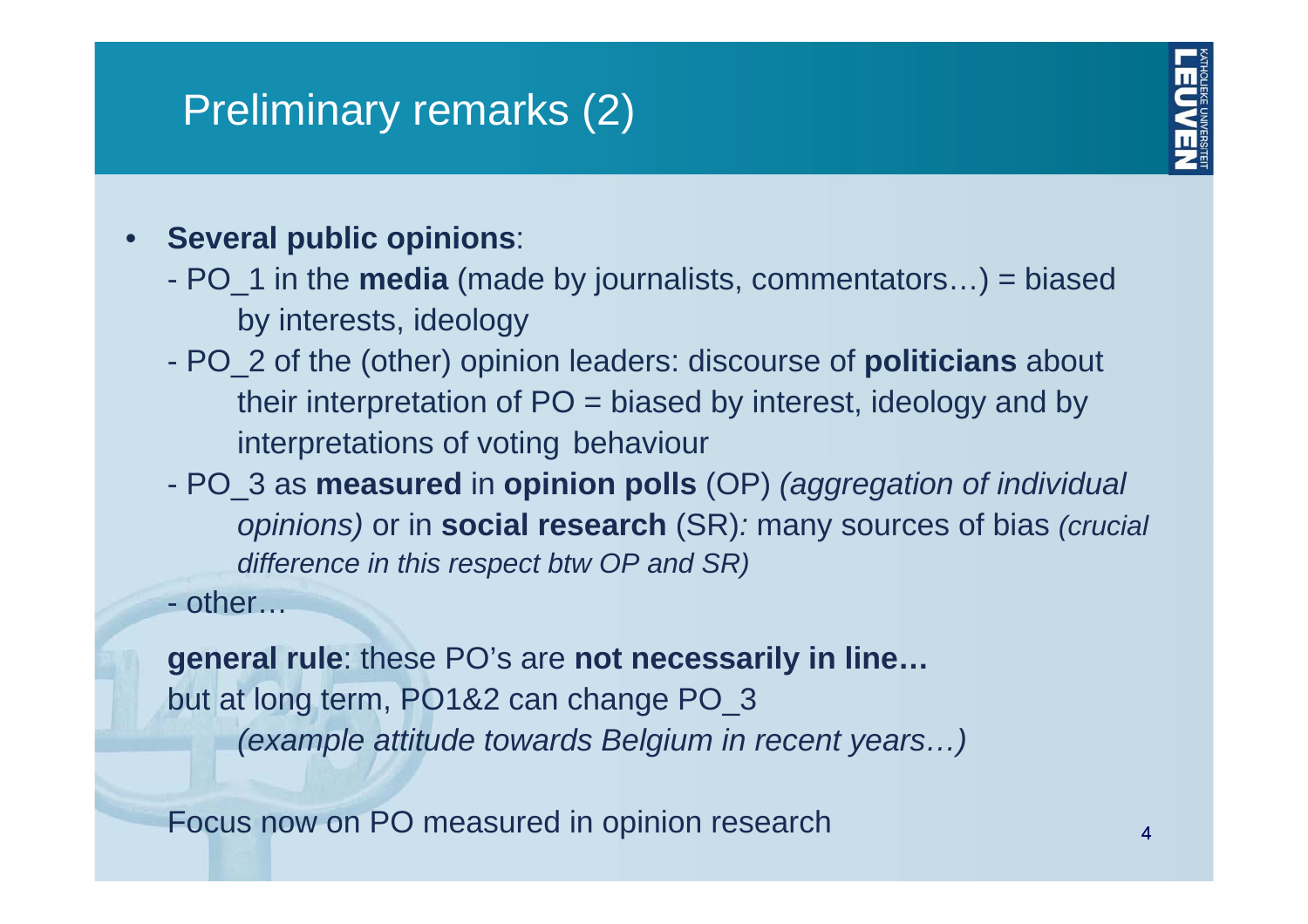# 2. Dimensions of left-right measured in ISPO



- $\bullet$  Several dimensions of left-right ideologies
	- **economic** (more equality, decrease inequality, support of trade unions, taxes vs govn spending)
	- **cultural** 
		- attitude towards newcomers (ethnic threat)
		- authoritarian attitude
		- $\mathcal{L}_{\mathcal{A}}$  extreme nationalism (# national proud, strong (sub)national identity)

 ethical conservatism (difference seems evident) Difference in economic conservatism (VL Wal) seems evident… (instrument from 1991 biased in left direction, but no problem for comparison Vl-Wal) example from **1999 sample** *(but rather stable over time)*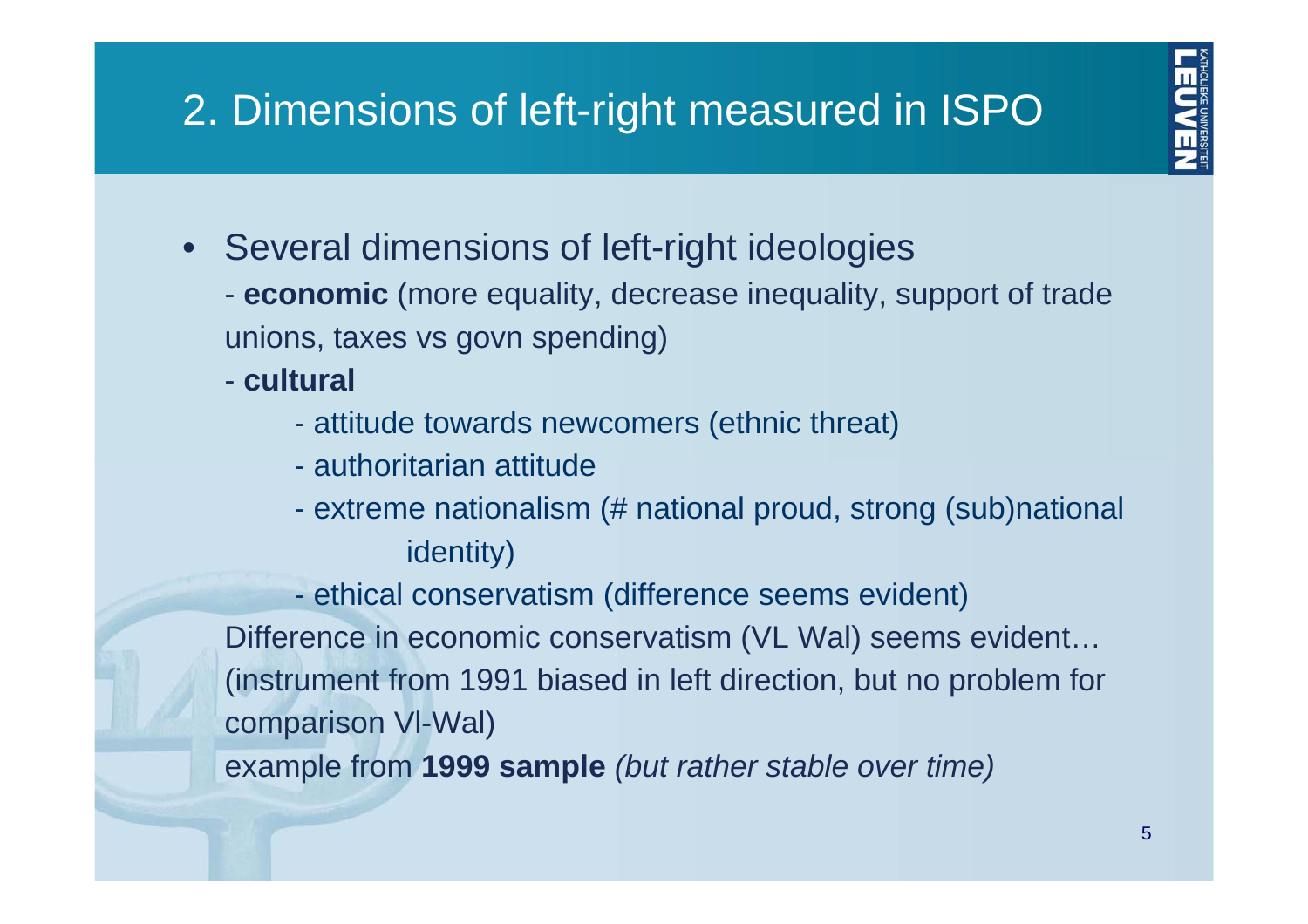Means on 3 aspects of left-right not further discussed in this presentation (*SD within brackets*) (ISPO/PIOP 1999) Flemish sample  $(N = 2179)$  Walloon sample  $(N = 1483)$ 



#### Scores on 10 scales  $(0 = left -- 10 = right)$  measured with sets of items

| <b>Dimensions</b>                         | <b>Flanders</b>       | <b>Wallonia</b> | $p$ -value of t-<br>test ( $> 0.01$ is<br>significant<br>difference) |
|-------------------------------------------|-----------------------|-----------------|----------------------------------------------------------------------|
| Economic conserv $(10 = right)$           | 3.71 $(1.853)$        | 2.60(1.619)     | < 0.0001                                                             |
| Ethical conservatism $(10 = most)$        | <b>2.68</b> $(2.659)$ | 2,47(2.418)     | n <sub>S</sub>                                                       |
| Authoriarian $(10 \equiv$ : most)         | 5.58 $(1.909)$        | 5.91(1.985)     | < 0.0001                                                             |
| Ethnic threat                             |                       | See further     |                                                                      |
| (sub)national identity ( <i>comment</i> ) |                       | See further     |                                                                      |

 $*$  not Brussels (N = 577) because of special situation (mixed, multicultural, big city)

Economic conservatism more expressed in Flanders No difference in ethics domain (abortion, euthanasia) authoritarian ideas more expressed in Wallonia (according to our measure…)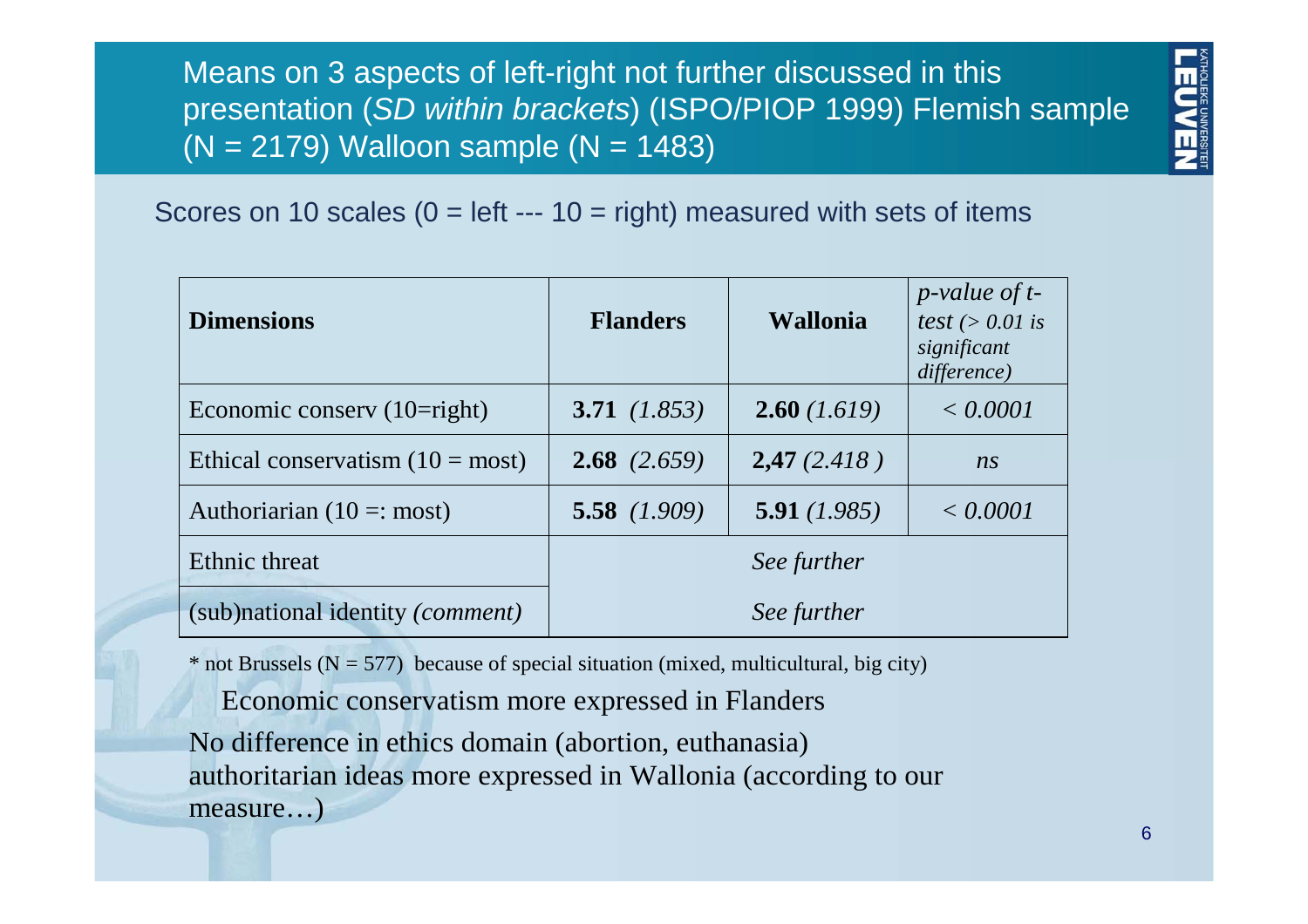## 3. Dimension of economic left-right in EU



- ESS round 4 (2008) contains large module on social security, social benefits and social policy
- $\bullet$  4 scales possible with multiple items + right-left scale (all 10 point)
	- - **Endorse negative consequences** of social benefits/sevices

*to great strain on economy; encourage foreigners to come in; taxes for business to high; make people willingness to look after themselves; make people less willingness to take care for one another; unemployed do not try to find job*

### Social benefits **not responsibility of Government**

*government not responsible for jobs for everyone; health care; standard of life of the old; living standare of unemployed; child care services; paid leave from work to care for sick family*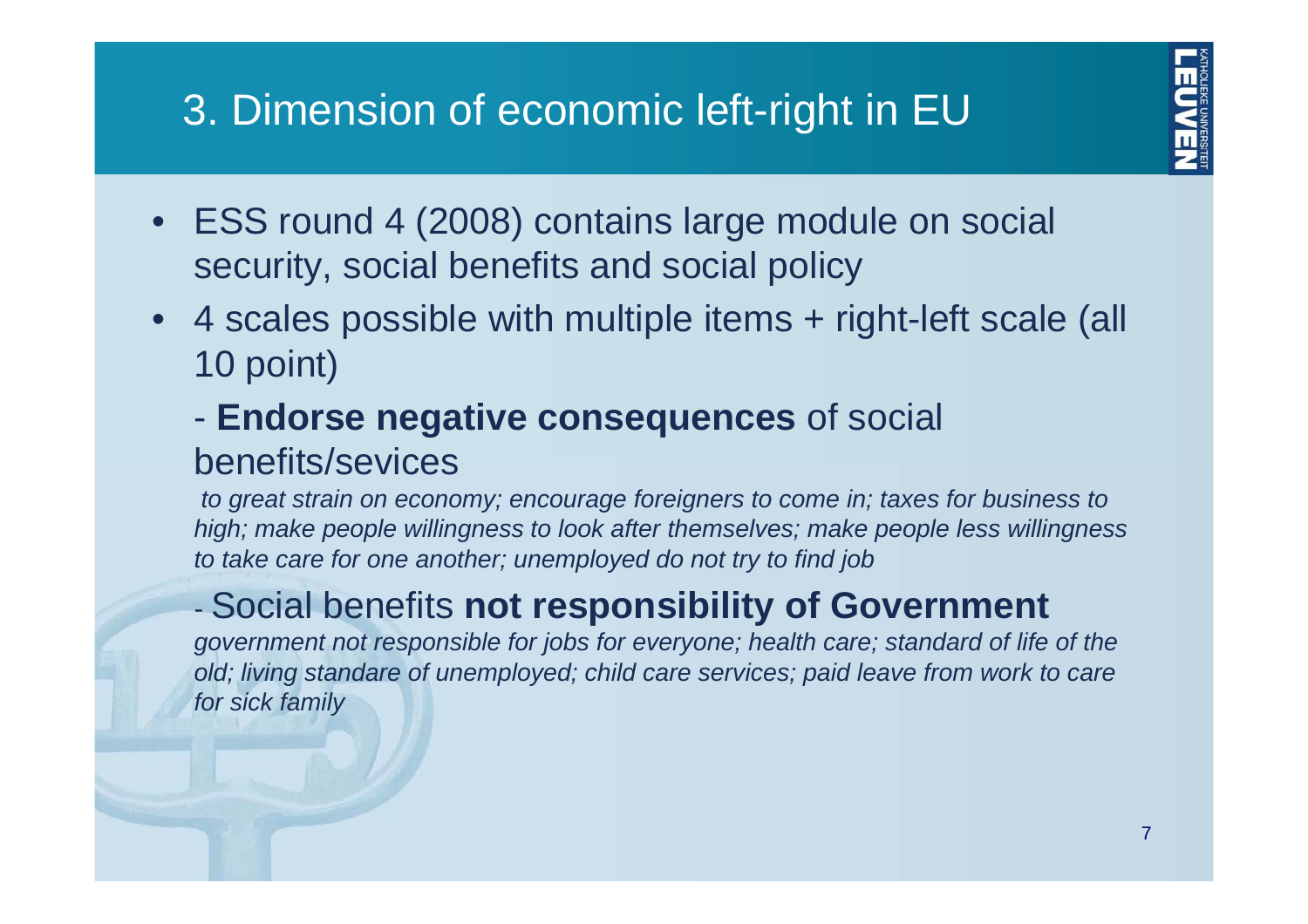## 3. Dimension of economic left-right in EU



#### •**Endorse positive consequences** of social benefits/services

*social benefits prevent widespread poverty; lead to more equal society; easier to combine work and family*

#### $\mathcal{L}_{\mathcal{A}}$ Care for **more social equality**

*government should reduce income levels; large differences in income not acceptable; to be fair small differences in living standard; many with low income get less then legally entitled to; insufficient benefits to help people in real need;* 

*S*atisfactory to very good **reliable measures** of the 4 concepts in all countries

**right (0) -left (10)** scale (single question)

*See graphs*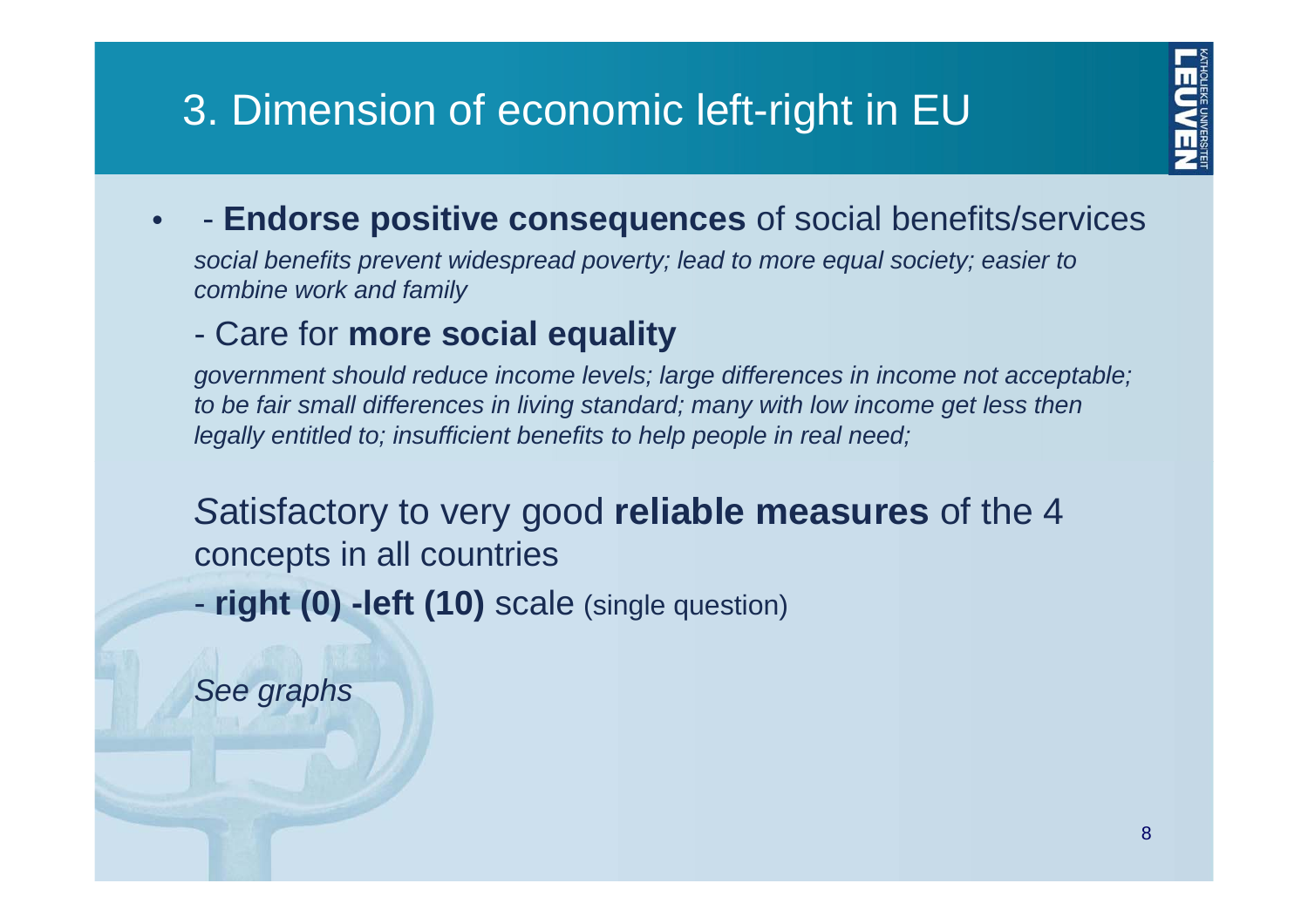# Left-right in some European countries vs. Vla-Wal



 $\prod_{\text{MMSALS}}\prod_{\text{MMSALS}}\prod_{\text{MMSALS}}$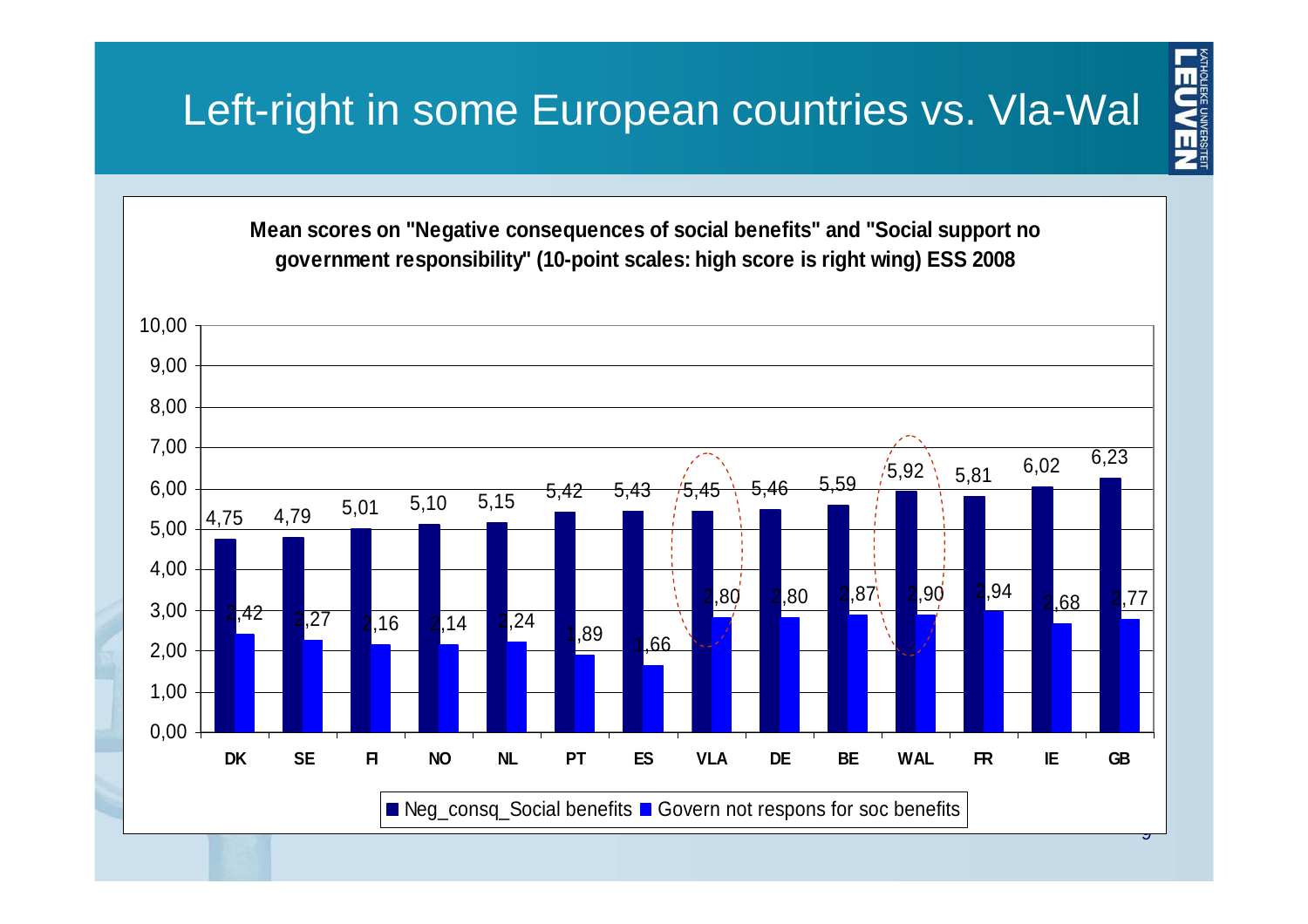## Comment on left (0) –right (10) scales



- • Countries of Northern Europe most left on the negative views of social policy measures (social benefits) and support for social benefits policy = most left
- •Non-continental countries most right (less social policy support)
- • BE centre-right site, but… Wallonia somewhat more right wing then Flanders!!! (**small** significant difference)

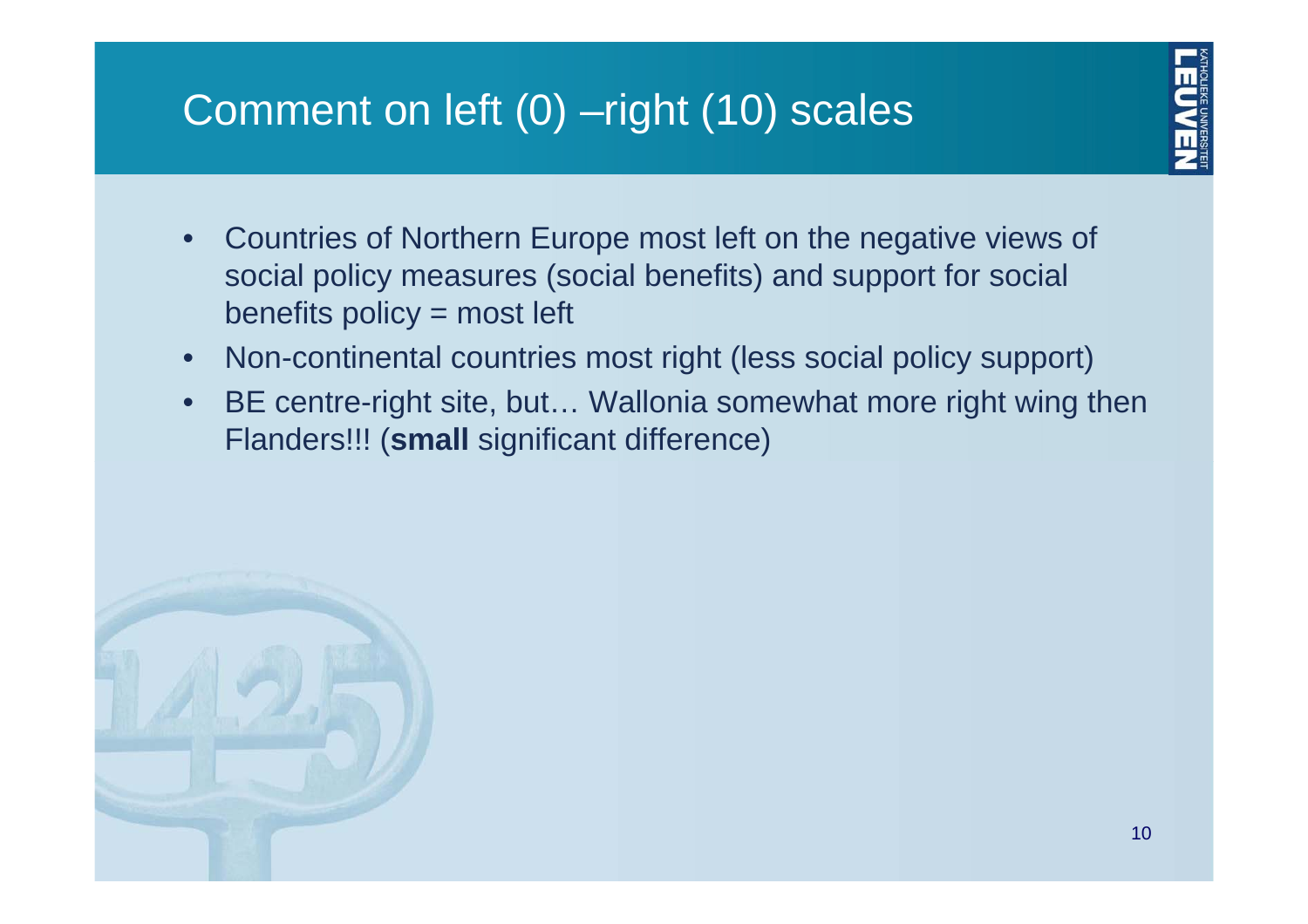**Mean scores on "positive consequences of social benefits", "support of social equality polity" and "richt-left position on 10-p scale" (highest score = left wing). ESS 2008**



**TENVERSIEN**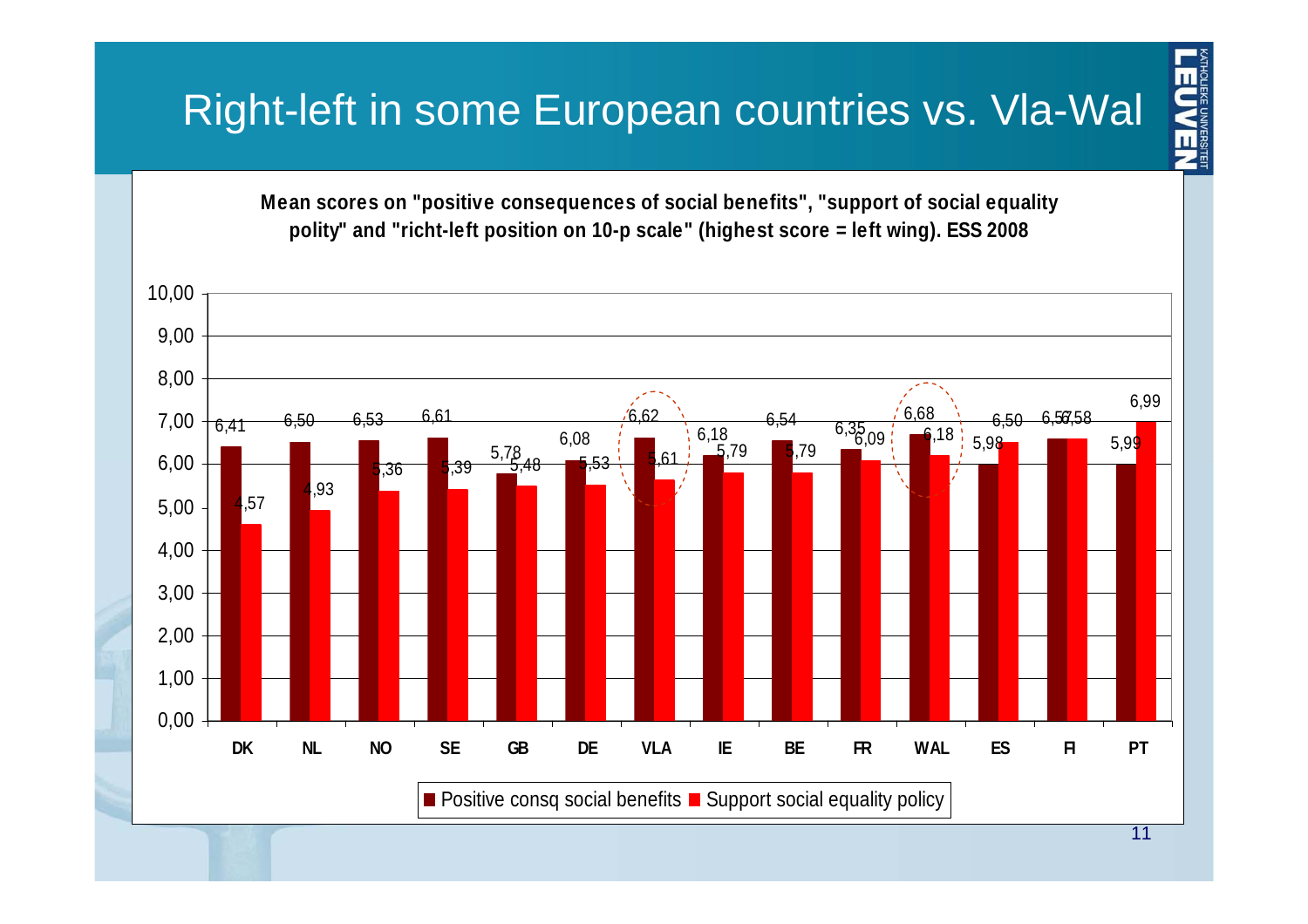

Less clear pattern in W-N-S Europe

- • Wallonia clearly more in favour of more social equality measures
- $\bullet$  In Flanders and Wallonia about same level of positive assessment of social benefits as in Nordic countries and NL
- $\bullet$  Position on right-left scale: Wallonia (5.21) more left than Flanders (4.91) *(p< 0.01) (but not much difference in the extremes)*

**Conclusion:** not a clear view of right-wing Flanders and leftwing Wallonia. Most citizens support social policy and perceive positive consequences of it in both Fla and Wal. Expected Vla-Wal difference concerning more social equality.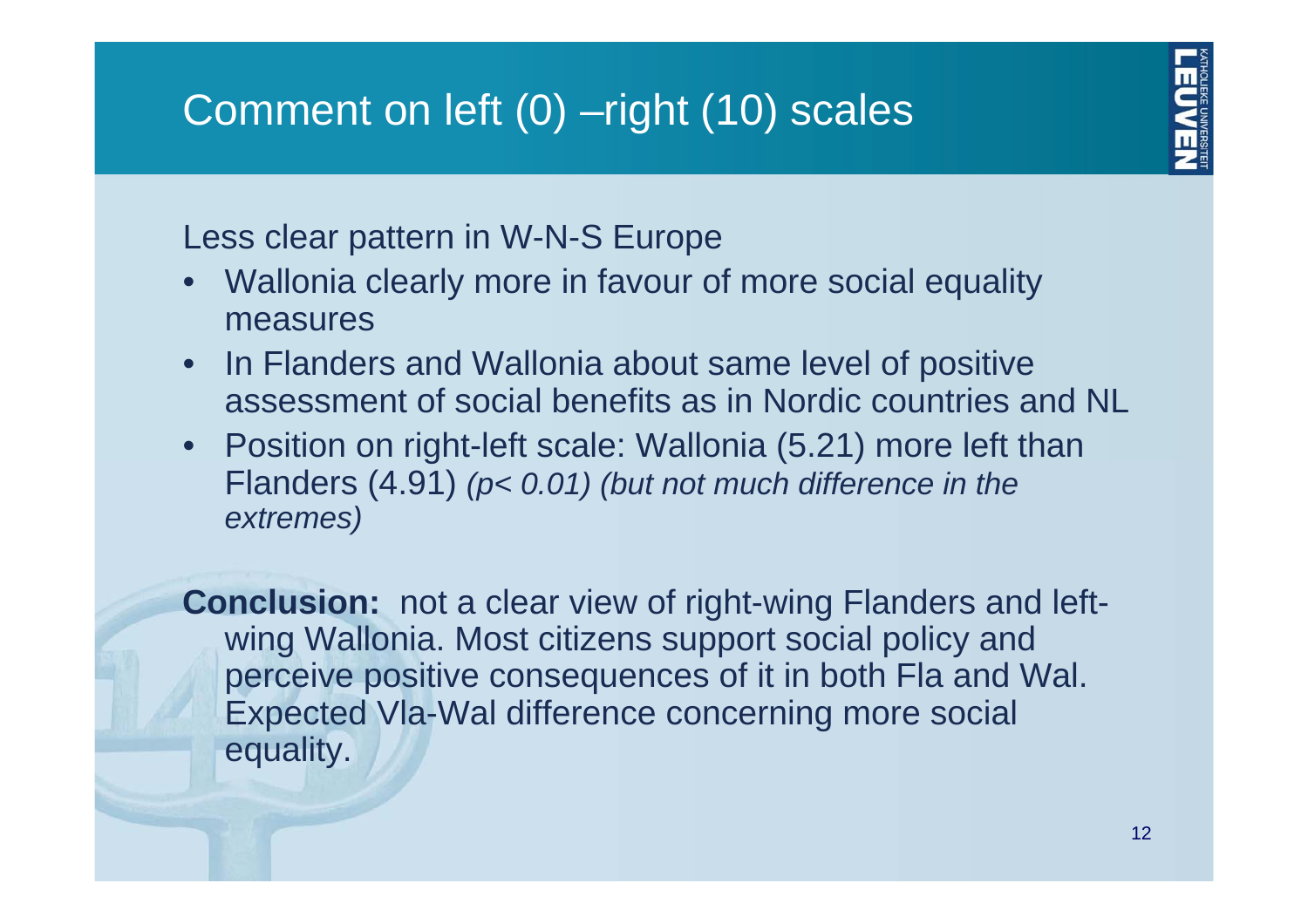# 4. Ethnocentrisme (attitudes towards immigrants)

• Ethnocentrism = dimension of political right

#### $\bullet$ **Data**:

 research with large **random** samples in Belgium (+/- 2000 cases) since 1989

- **ISPO/PIOP** election surveys (3 regions) in 1991, 1995, 1999, 2003, 2007 (Flanders 2010 not used here) each time large (balanced set of items)

- **ESS** *(European Social Survey)* in 2002 (large set), 2004 (6 items), 2006, 2008,

2010

**EVS** *(European Value Study)* in 1999 and 2008

• Findings based on these surveys: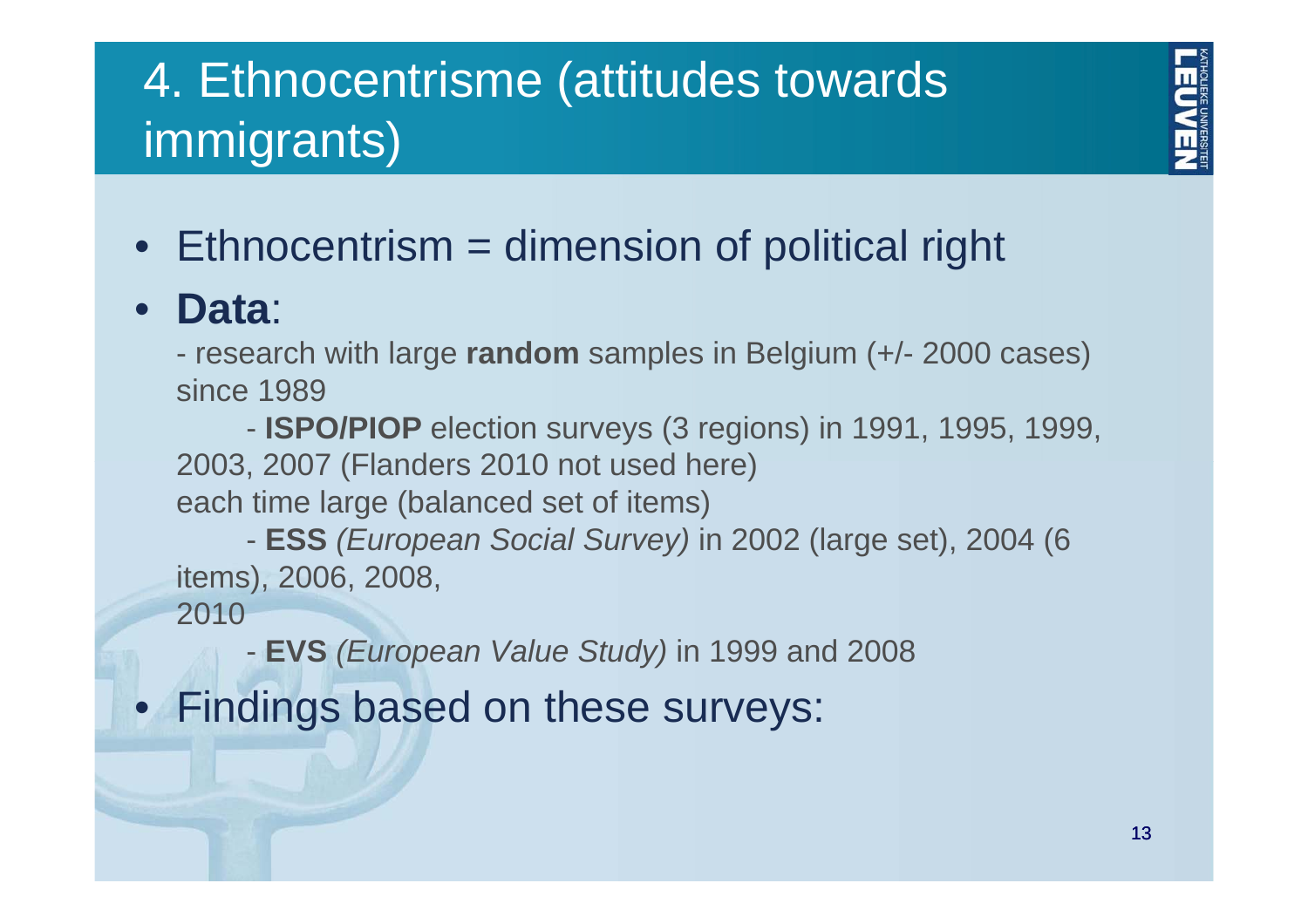## Ethnocentrisme (2)



#### $\bullet$ **Major findings**

- several concepts depending on survey but **four items comparable** over time in ISPO *(see further)*
- findings very **stable** over time
- differences between Flemish and Walloons (samples in Brussels mostly too small, but  $BR = city$ )
- $\mathcal{L}_{\mathcal{A}}$ differences **not very large**

 BE compared with other countries: in the middle qua rejection of immigrants (ethnic threat…)

(most open in NO, SE… most negative GR, PO, HU…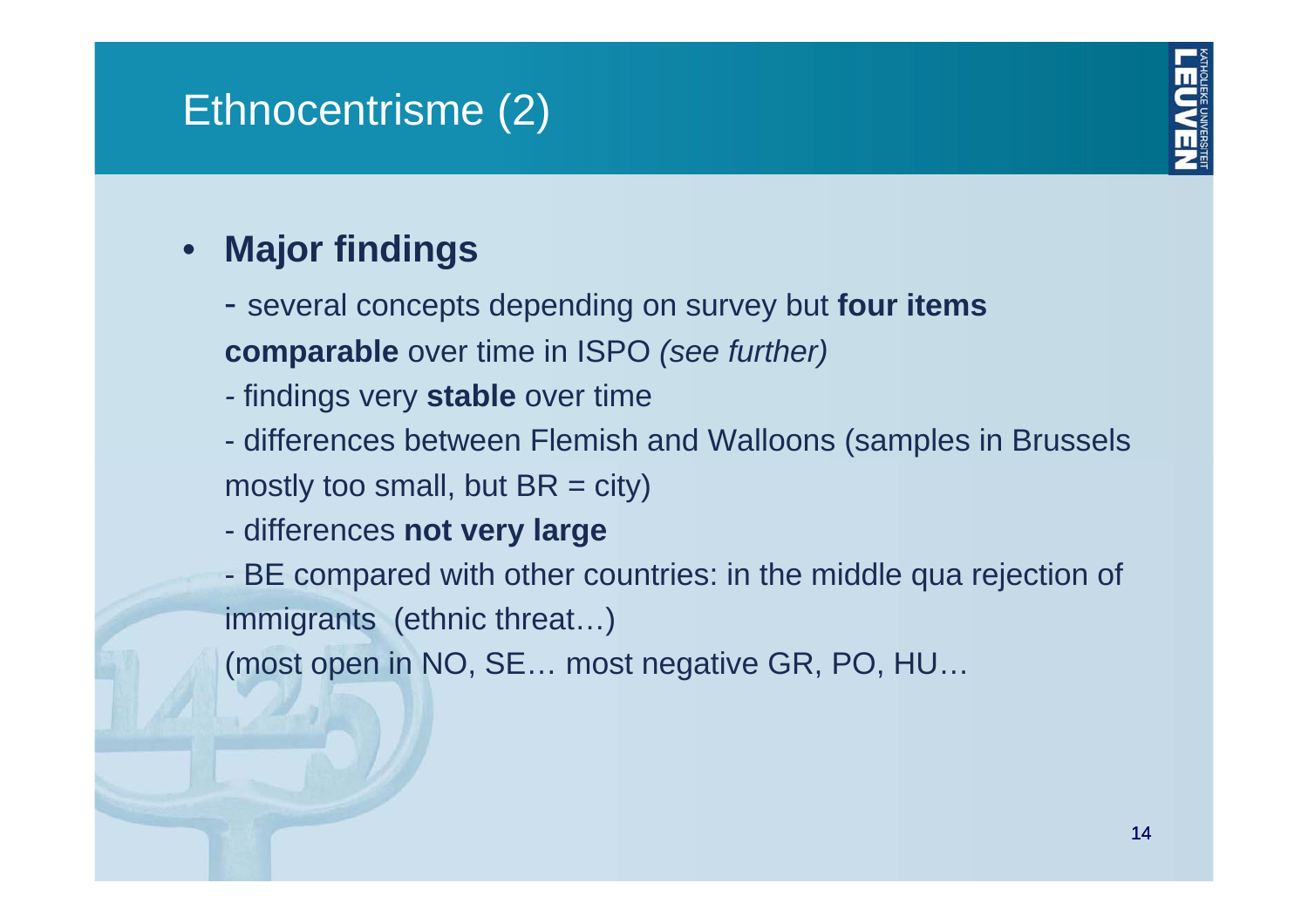### Ethnocentrisme (3)

 $\mathcal{L}_{\mathcal{A}}$ 



 In Flanders somewhat more **cultural threat**but Wal somewhat more **economic threat***(typical example) "Immigrants take advantage of our social security system"* (2007) Flemish sample = 52% agree and Walloon sample = 58% agree "*Immigrants are a threat to our culture and customs"(*2007) Flemish sample = 42% agree, Walloon sample = 38% agree

- $\mathcal{L}_{\mathcal{A}}$ *Islamphobia* measured in 2007: Fl > Wal
- -*Islamphobia* > *ethnic threat* in both Fl and Wal
- Explanatory factors for *ethnic threat* and *Islamphobia* same in Fl and Wal (lower education and older generations most neg.)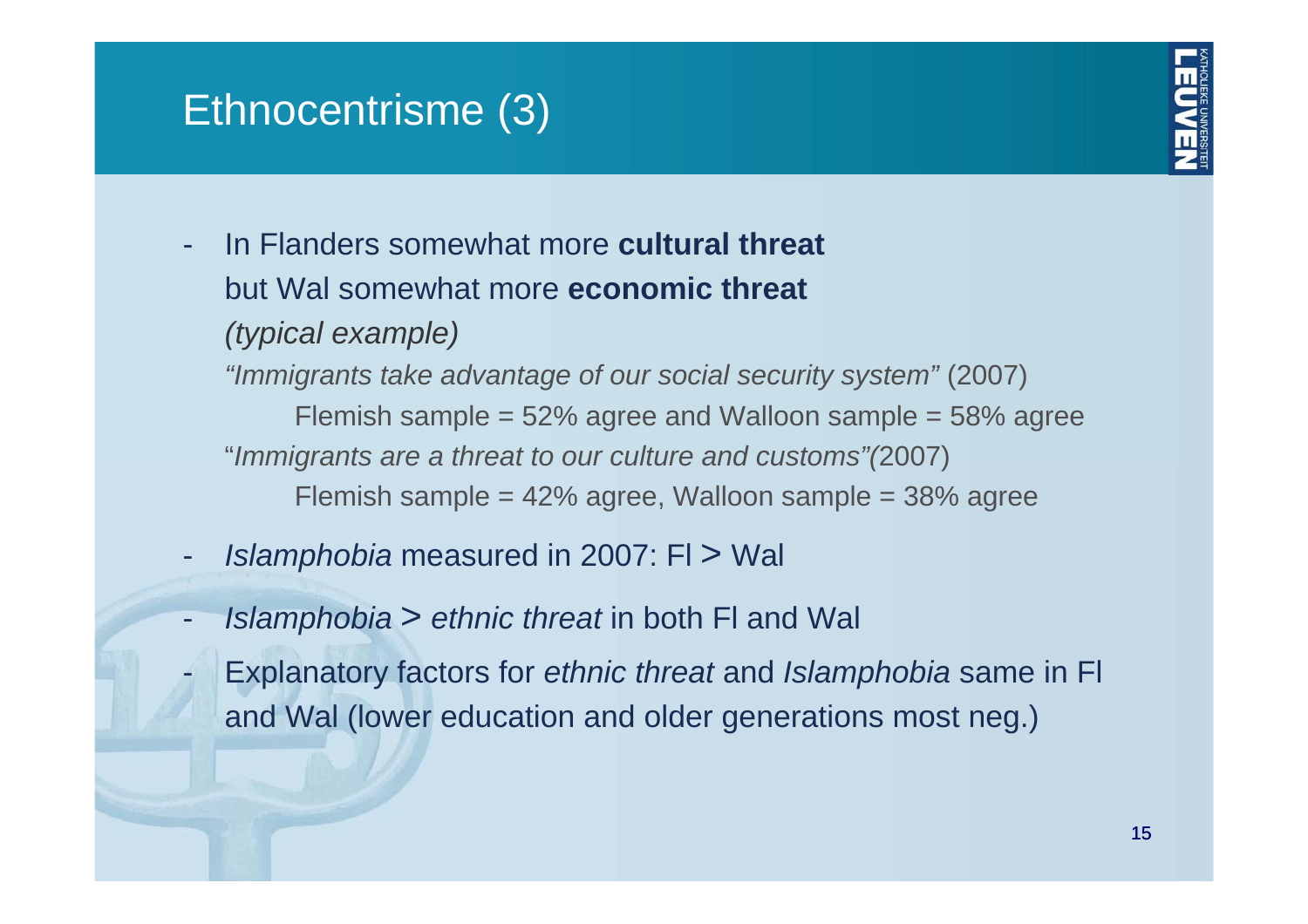

### Strictly comparable items over the whole observed period (1991-2007) – instrument equivalent over time and between regions

*"In general, immigrants cannot be trusted".*

*"Immigrants take advantage of our social security system".*

*"Immigrants are a threat to our culture and customs".*

*"The presence of different cultures enriches our society"*.

Response scale (completely disagree (1) --- completely agree (5) reversed for last item)

Latent variable has no numerical mean, solution: one group (Fl in 1991) = reference group (zero), other latent means expressed as deviation of reference

#### **Evolution** = somewhat different pattern, WHY? (9/11 in Flanders but why not in Wallonia?)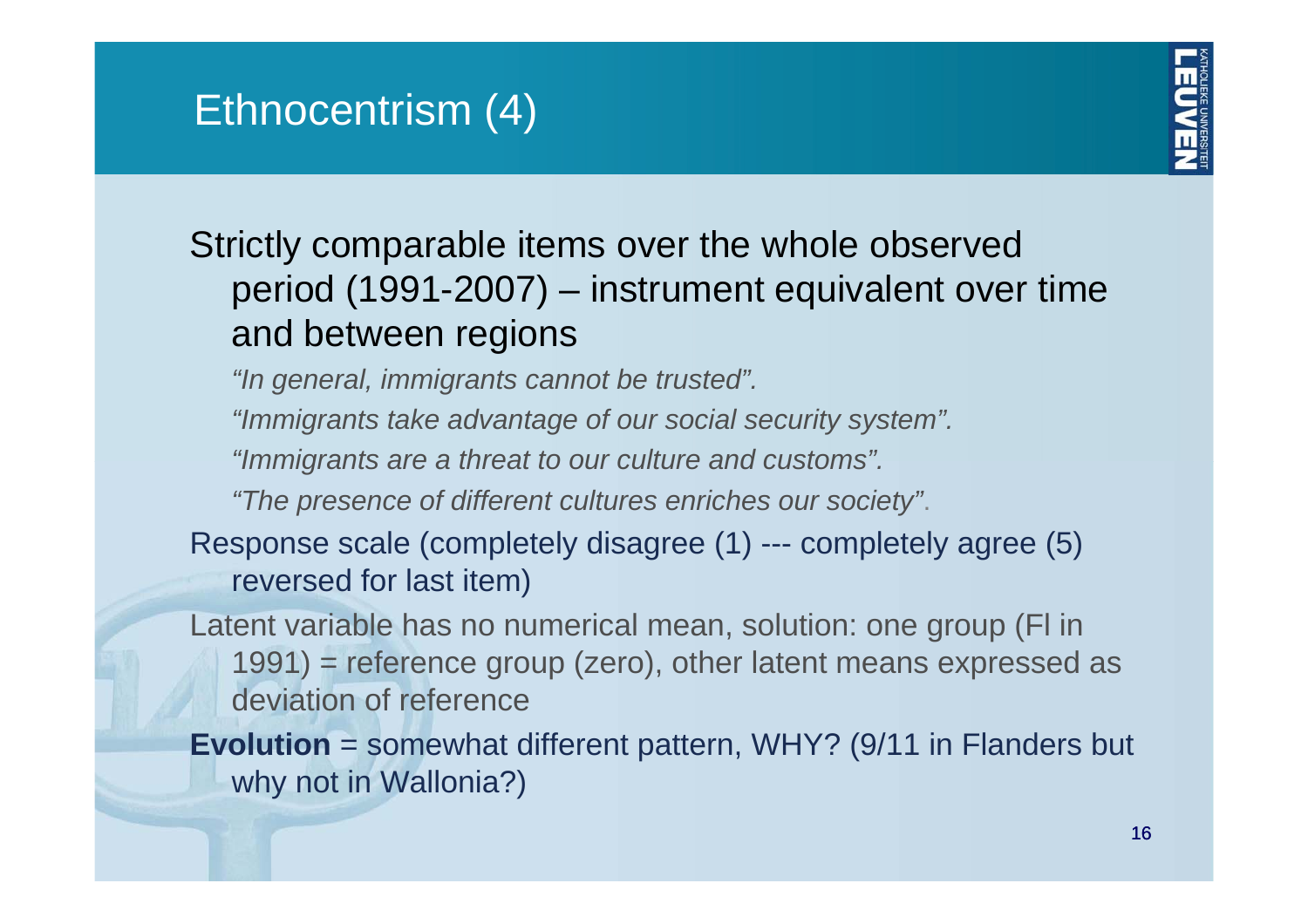#### **Figure 1.** Means of latent variable ethnic threat in Flanders and Wallonia over time (ISPO/PIOP)

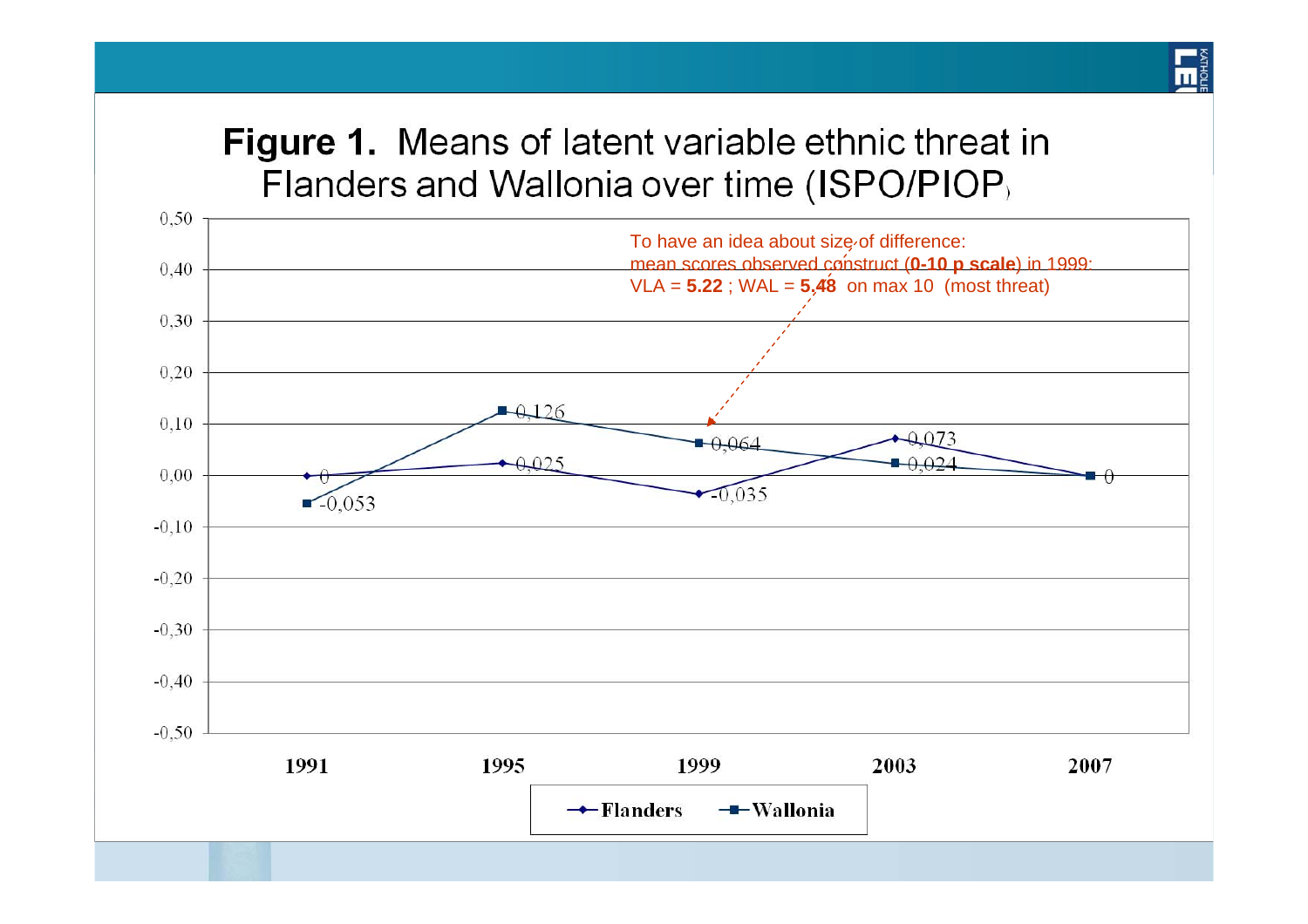# 5. (Sub) national identity



- • Also dimension of political right, but **not always** (regionalism in Wallonia = left?, nationalism in Flanders = right? And what with Catalonia or South Tirol for example…?
- • Our measure is NOT strictly nationalism but *"(sub)national consciousness".*

One can see this as a *proxy variable* for nationalism: *(very likely that Flemish nationalists are located at the Flemish pole of the scale).*

 $\bullet$  The 4-item set is equivalent over time and between Fl and Wal, but this does not mean that the subnational identity pole has same meaning in Fl and Wal *(more nationalism in Fl and more regionalism in Wal?)*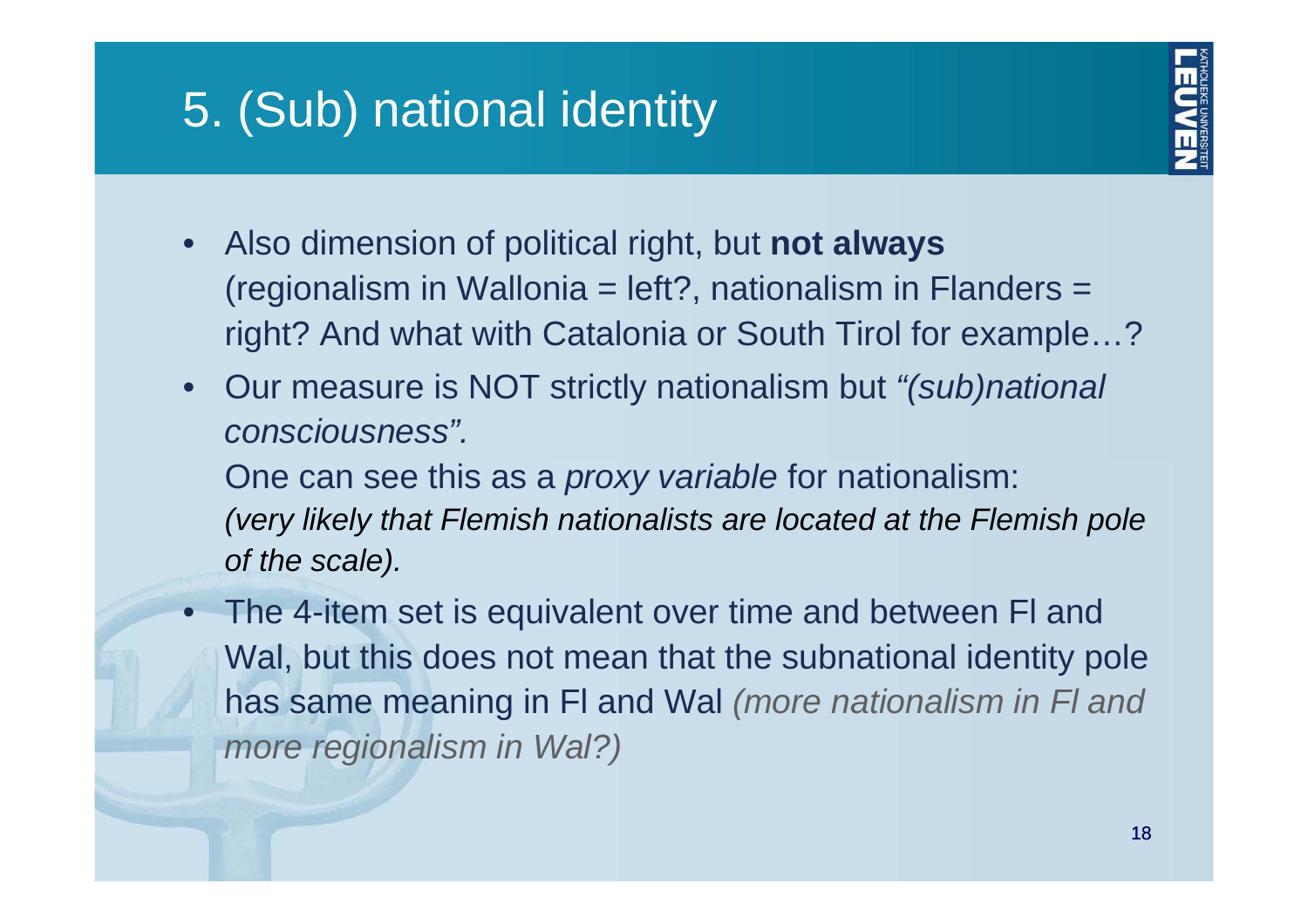# (Sub) national identity (2)



### **The four indicators for NAT\_ID**

- - Subjective identification with Fl (Wal) – BE (first identity) *research of EVS (1999) shows that many identify with both, depends on situation*
- $\mathcal{L}_{\mathcal{A}}$  The Moreno question: BE more than FL (Wal) --- FI (Wal) more than BE *(see next page for comparison over time)*
- - 11-point scale Fl (Wal) must decide --- Belgium must decide in all
- - 5-point choice question "Unitarian Belgium state --- split the state"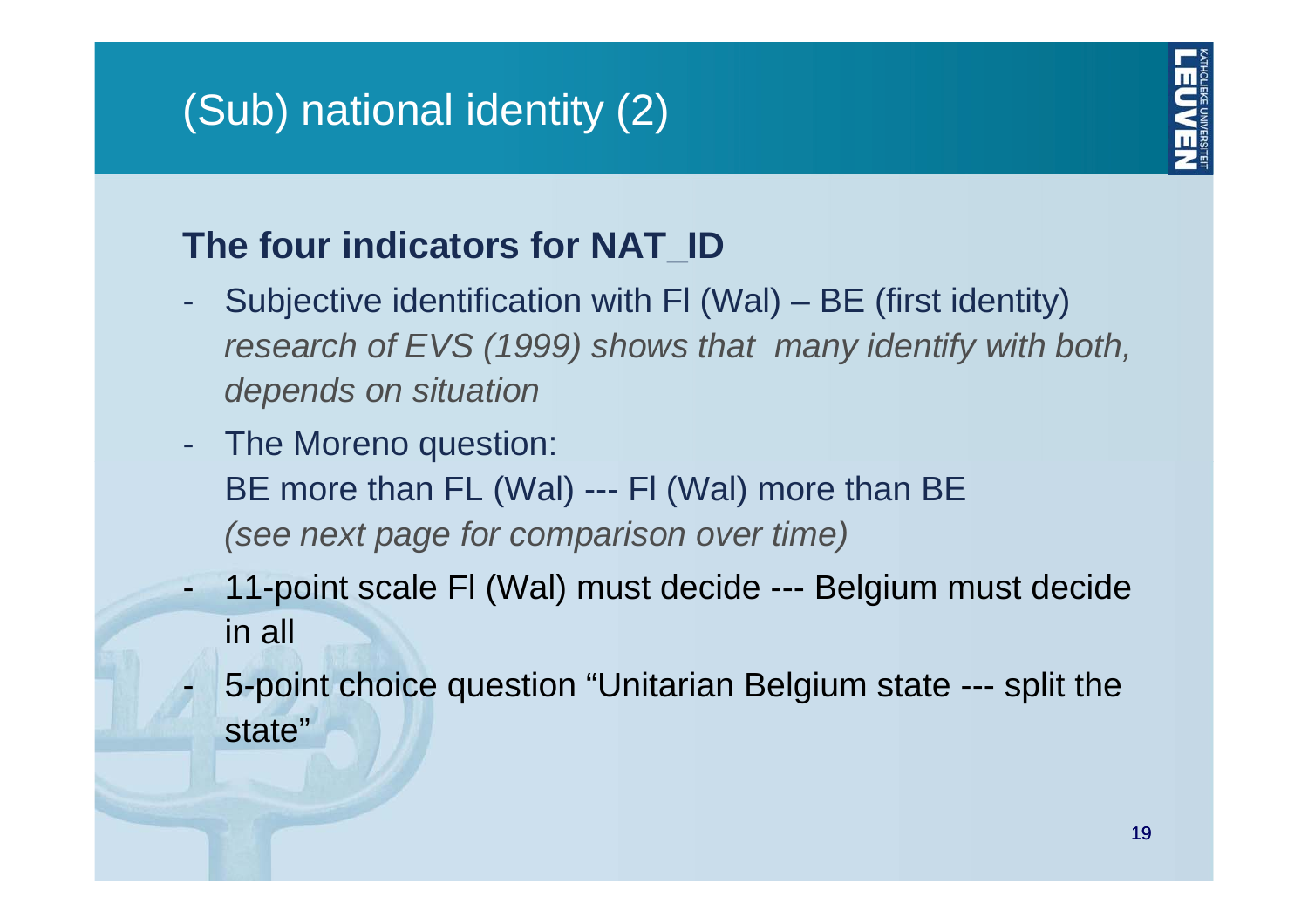## (Sub) national identity (3)



**Sub-national identity much stronger in Flanders than in Wallonia** Example the Moreno question: "*Which one of the following statements applies most to you?"*

#### **Table**. Response to Moreno question in ISPO 2007

| <b>Response alternatives</b>                | <b>Flemish sample</b> | <b>Walloon sample</b> |
|---------------------------------------------|-----------------------|-----------------------|
| I consider myself only as a Fleming/Walloon | 6.5                   | 1.5                   |
| I feel more Fleming/Walloon than Belgian    | 26.9                  | 6.0                   |
| I feel as much Fleming as Belgian           | 36.0                  | 36.9                  |
| I feel more Belgian than Fleming/Walloon    | 17.9                  | 22.9                  |
| I consider myself only as a Belgian         | 12.8                  | 32.7                  |

Evolution over time:

**Flanders:** increase of feeling only or more Flemish since 1995 (+ 6 percent points)

**Wallonia:** increase of feeling only or more Belgian since 1995 *(+ 4 percent points)*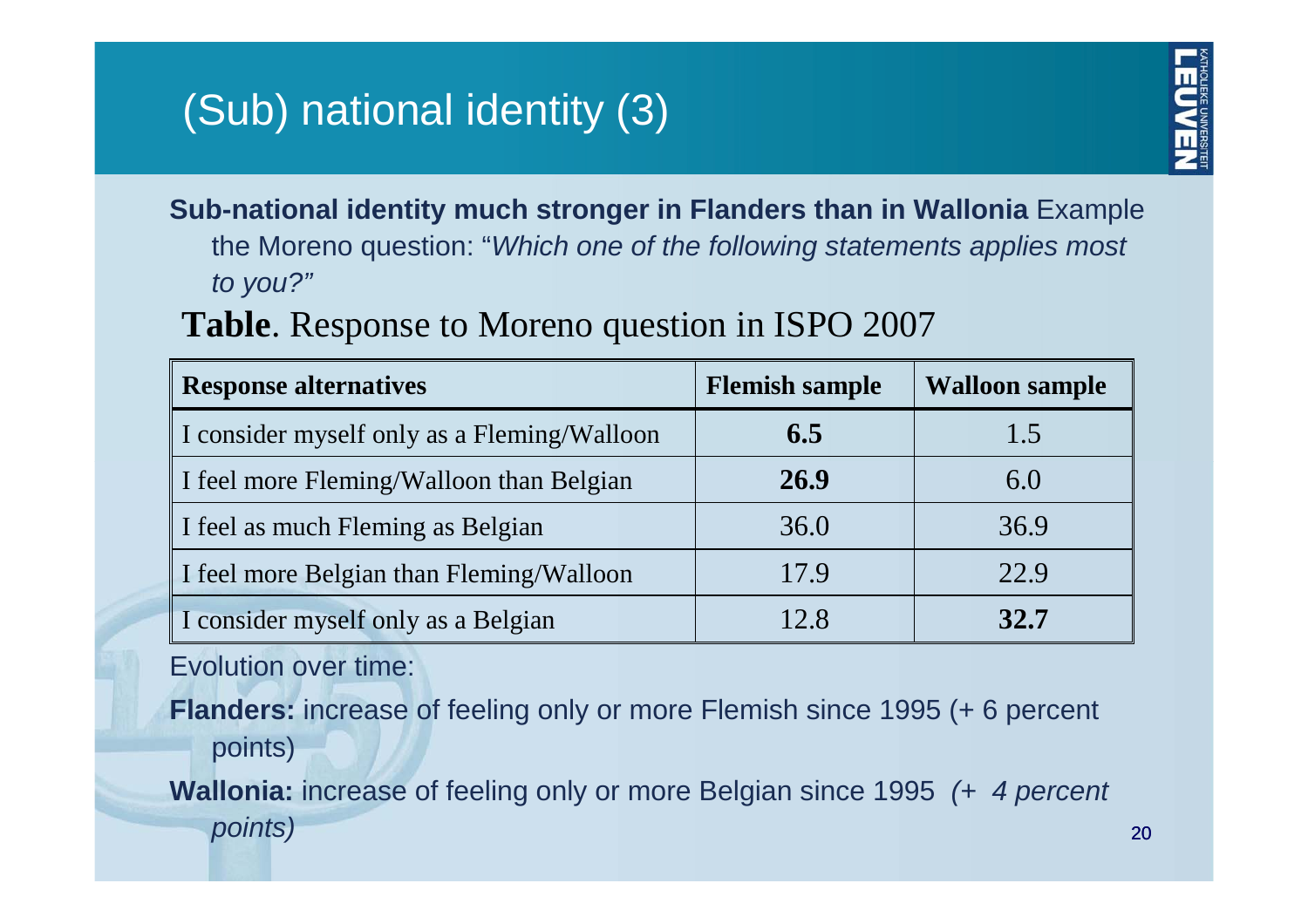## 6. Relation between (sub)national identity and ethnic threat



- $\bullet$ Stable finding over time (ISPO 1995,1999, 1993, 2007)
- $\bullet$  Relation between the two concepts is substantial but not very high (stronger in Flanders)
- Relation in opposite direction
	- positive in Flanders (stronger sub-national identity -> stronger negative feelings to immigrants (and Muslims in 2007)
	- $\mathcal{L}_{\mathcal{A}}$  negative in Wallonia (stronger sub-national identity -> stronger positive feelings to immigrants (and Muslims in 2007)
- $\bullet$  Next pages: the indicators of the three concepts (ethnic threat, Islamphobia and (sub)national identity) and the measurement and structural model in 2007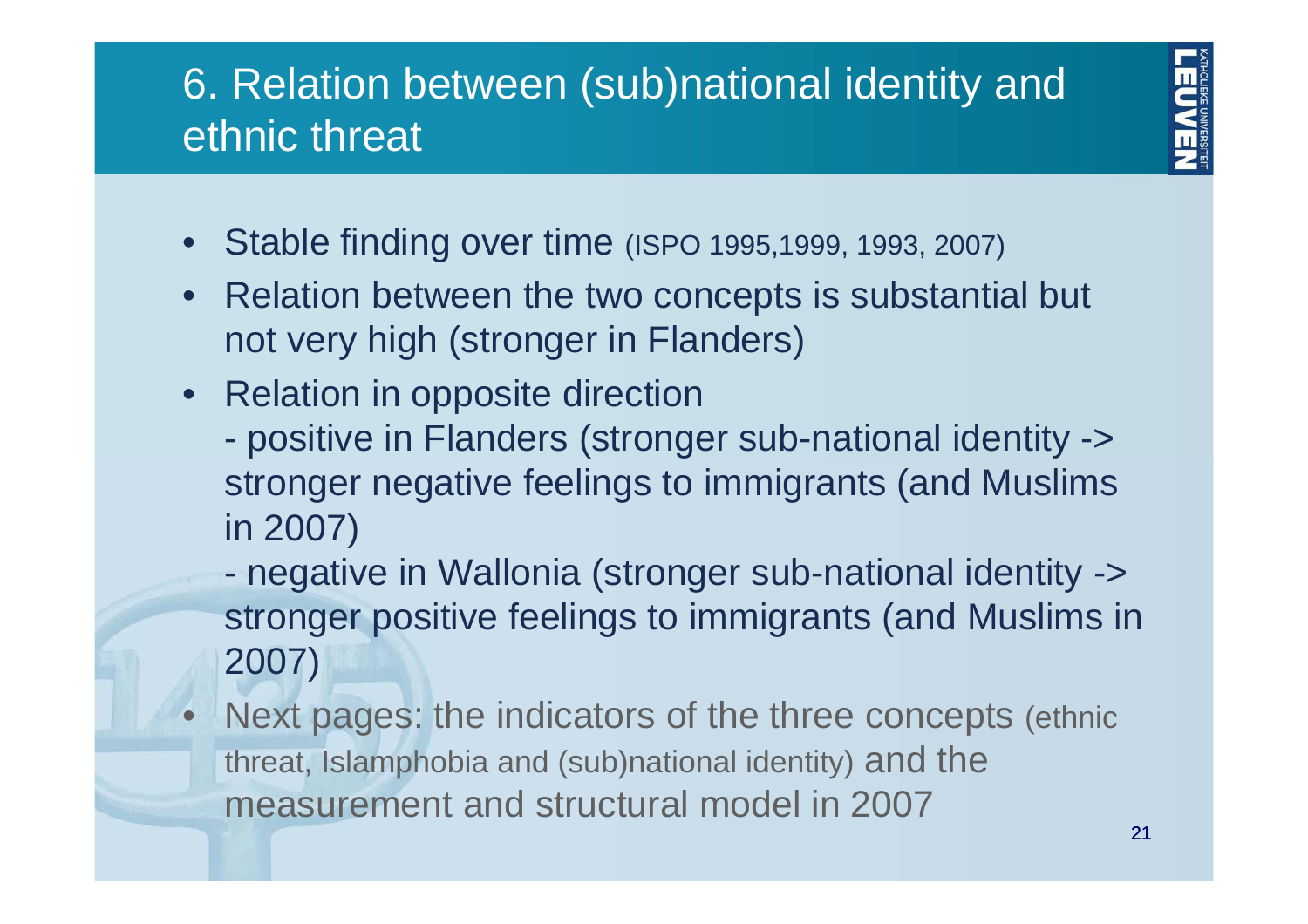### Observed indicators for perceived ethnic threat (ISPO 2008) (5p disagree---agree items)



| <b>Ethnic threat</b>                                                              |
|-----------------------------------------------------------------------------------|
| In general, immigrants are not to be trusted (-)                                  |
| Immigrants contribute to the country's welfare $(+)$                              |
| Guest workers come here to take advantage of our social security system (-)       |
| Immigrants are a threat to our culture and customs (-)                            |
| The presence of different cultures enriches our society $(+)$                     |
| Most immigrants are lazy, who try to avoid hard work (-)                          |
| Guest workers are a threat to the employment of Belgians (-)                      |
| Immigrants' way of life is irreconcilable with Western Europeans' way of life (-) |
|                                                                                   |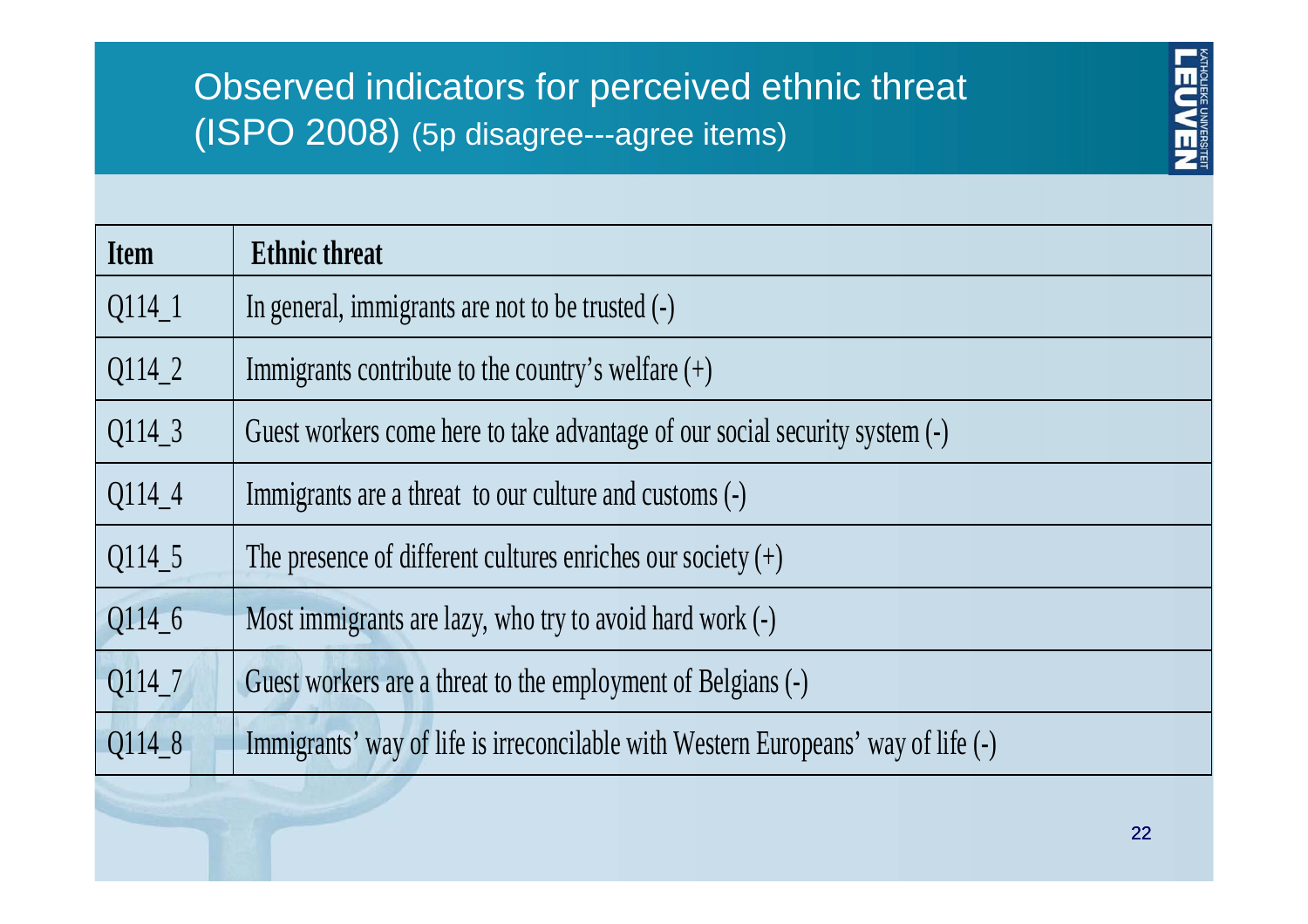#### Observed indicators for Islamphobia (ISPO 2008) (5p disagree---agree items)



| <b>Item</b> | Islamfobia                                                            |
|-------------|-----------------------------------------------------------------------|
| D32_1       | The Islam can contribute to the European culture $(+)$                |
| D32_2       | Muslim men dominate their wives (-)                                   |
| D32_3       | Muslims do attach great importance to their children's education (-)  |
| D32_4       | If it really matters Muslims turn against Europe (-)                  |
| D32_5       | The Islamic culture and history are more violent than others (-)      |
| D32_6       | Islamic values are a threat to the European culture (-)               |
| D32_7       | Most Muslims have respect for our culture and our way of living $(+)$ |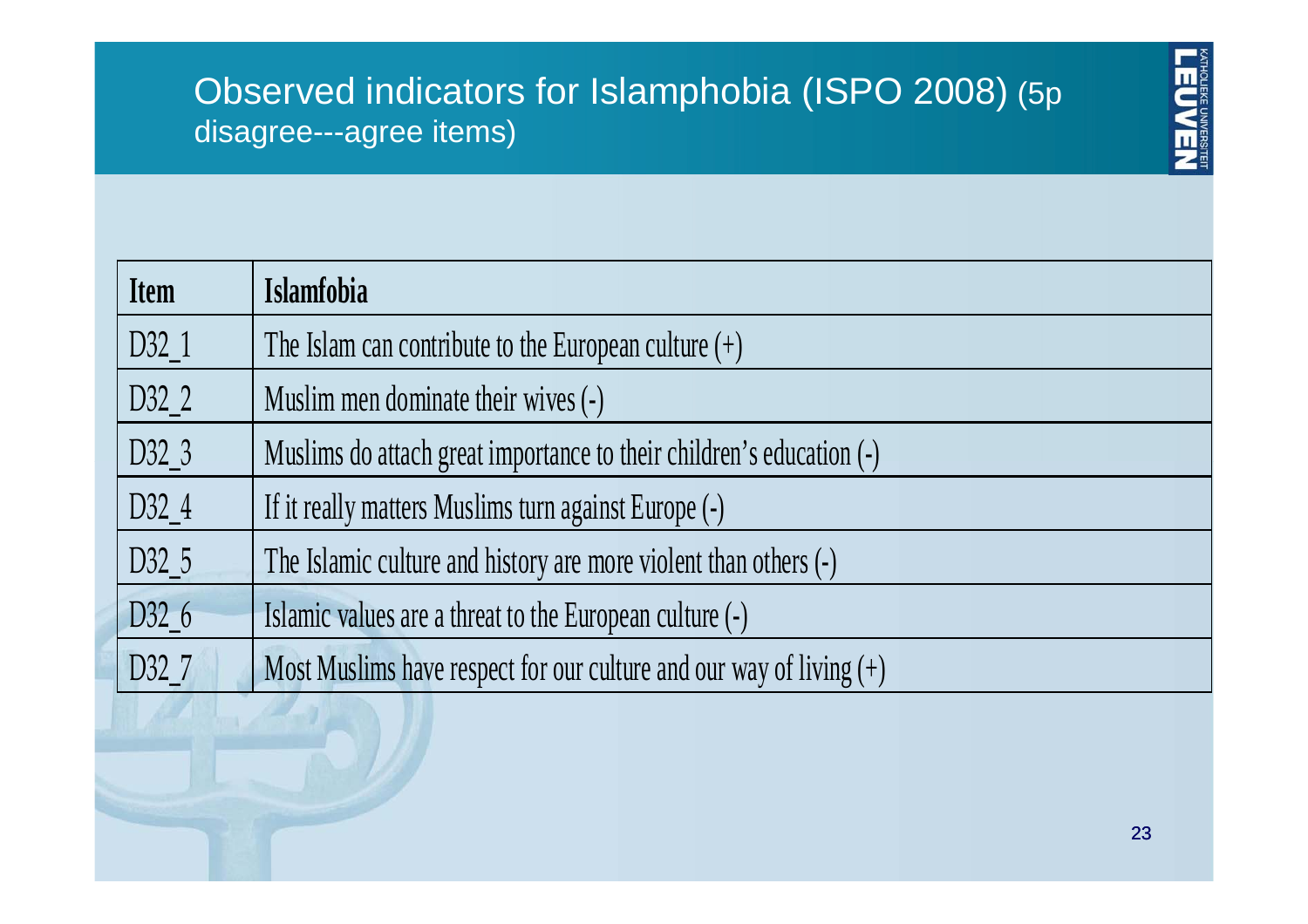

| <b>Item</b> | (Sub)national identity                                                                                         |
|-------------|----------------------------------------------------------------------------------------------------------------|
| First_id    | 4-point scale ( $0 =$ first identification with Belgium --- $3 =$ first identification with Flanders/Wallonie) |
| Exclus_VW   | 5-point scale (1 = exclusive Belgium --- $5$ = exclusive Flemish/Walloon                                       |
| Decide      | 11-point scale $(0 =$ Belgium must decide --- 10 = Flanders must decide)                                       |
| Split_B     | 5-point scale $(1 =$ Unitarian Belgium state --- 5 = split the state                                           |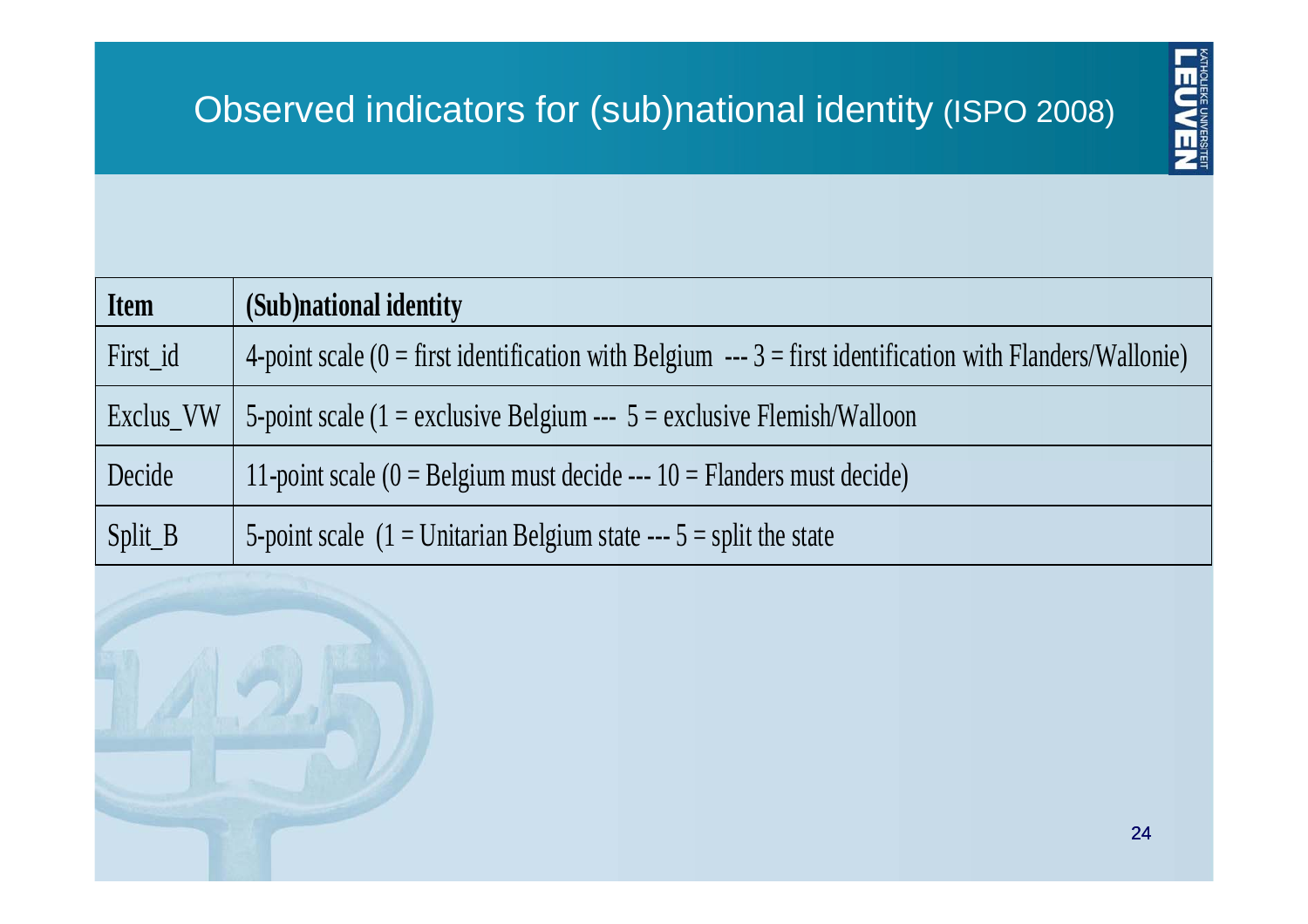#### **Table**: Equivalent measurement model (scalar and metric invariance) in the Flemish and Walloon samples

**part I**: measurement part – standardized factor loadings *(response style = acquiescence = tendency to agree with all)* 



| <b>Items</b>      | Ethnic threat     | <i>Islamophobia</i> | (Sub)national identity |         | Response style    |
|-------------------|-------------------|---------------------|------------------------|---------|-------------------|
|                   | (in both samples) | (in both samples)   | Flemish                | Walloon | (in both samples) |
| $Q114_1$          | 0.797             |                     |                        |         | 0.112             |
| Q114_2            | $-0.751$          |                     |                        |         | 0.112             |
| Q114_3            | 0.817             |                     |                        |         | 0.112             |
| Q114_4            | 0.873             |                     |                        |         | 0.112             |
| Q114_5            | $-0.781$          |                     |                        |         | 0.112             |
| Q114_6            | 0.791             |                     |                        |         | 0.112             |
| Q114_7            | 0.746             |                     |                        |         | 0.112             |
| Q114_8            | 0.829             |                     |                        |         | 0.112             |
| $D32_1$           |                   | $-0.773$            |                        |         | 0.112             |
| D32_2             |                   | 0.627               |                        |         | 0.112             |
| D32_3             |                   | 0.608               |                        |         | 0.112             |
| D32_4             |                   | 0.836               |                        |         | 0.112             |
| $D32\_5$          |                   | 0.813               |                        |         | 0.112             |
| D32_6             |                   | 0.902               |                        |         | 0.112             |
| D <sub>32</sub> 7 |                   | $-0.705$            |                        |         | 0.112             |
| First_id          |                   |                     | 0.793                  |         |                   |
| Exclus_VW         |                   |                     | 0.789                  |         |                   |
| Decide            |                   |                     | 0.632                  | 0.749   |                   |
| Split_B           |                   |                     | 0.750                  |         | 25                |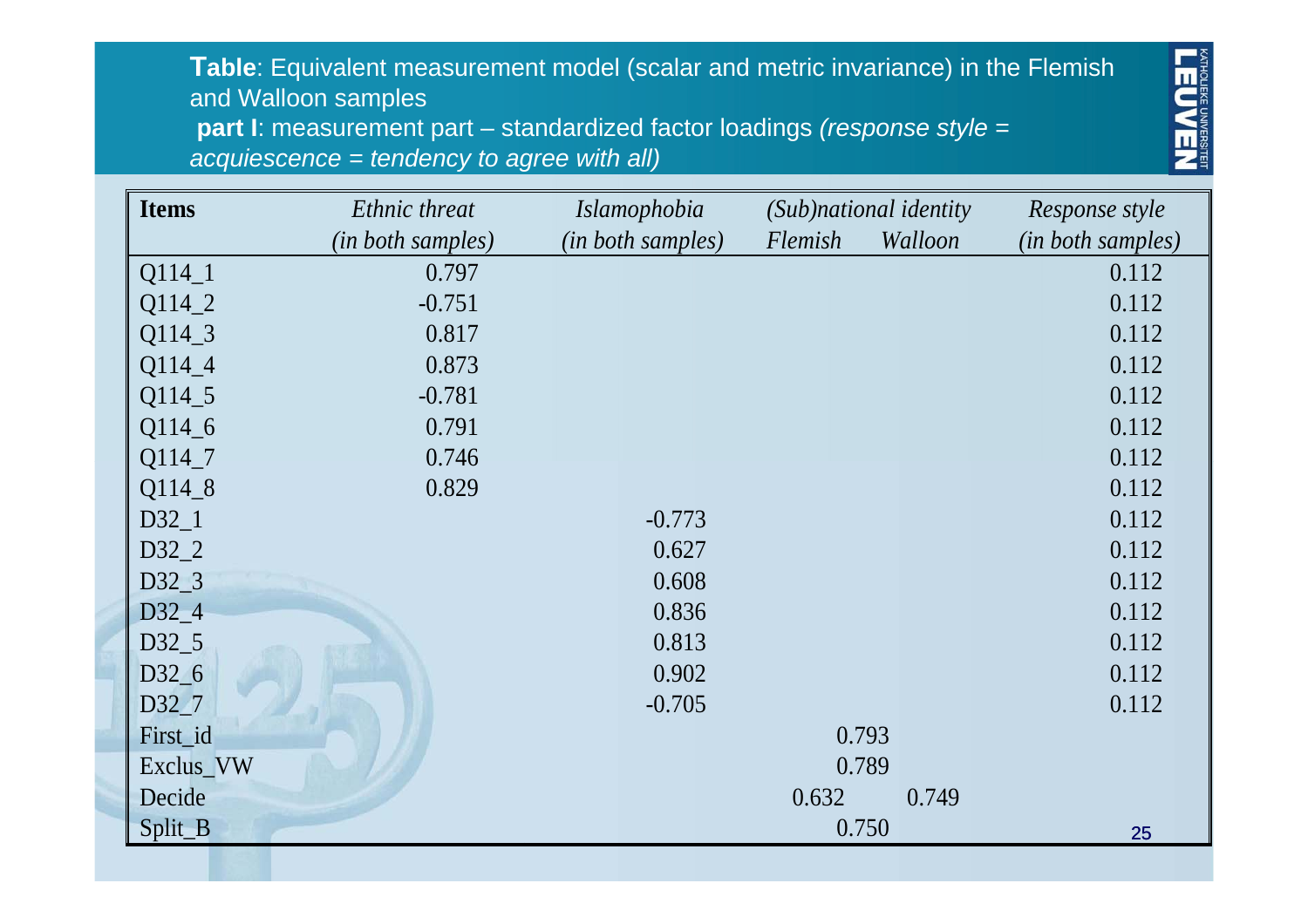

| Stand. cov.<br><b>Flanders</b> | Ethnic threat | Islamophobia        | (Sub)national identity | Response style |
|--------------------------------|---------------|---------------------|------------------------|----------------|
| <i>Threat</i>                  | 1.000         |                     |                        |                |
| <i>Islamophobia</i>            | 0.790         | 1.000               |                        |                |
| (Sub)national                  | $0.259 -$     | 0.319               | 1.000                  |                |
| Resp. style                    |               | --                  |                        | 1.000          |
| <b>Stand.cov</b>               | Ethnic threat | <i>Islamophobia</i> | (Sub)national identity | Response style |
| <b>Wallonia</b>                |               |                     |                        |                |
| <b>Threat</b>                  | 1.000         |                     |                        |                |
| Islamophobia                   | 0.790         | 1.000               |                        |                |
| (Sub)national                  | $-0.243$      | $-0.240$            | 1.000                  |                |
| Resp. style                    |               |                     |                        | 1.000          |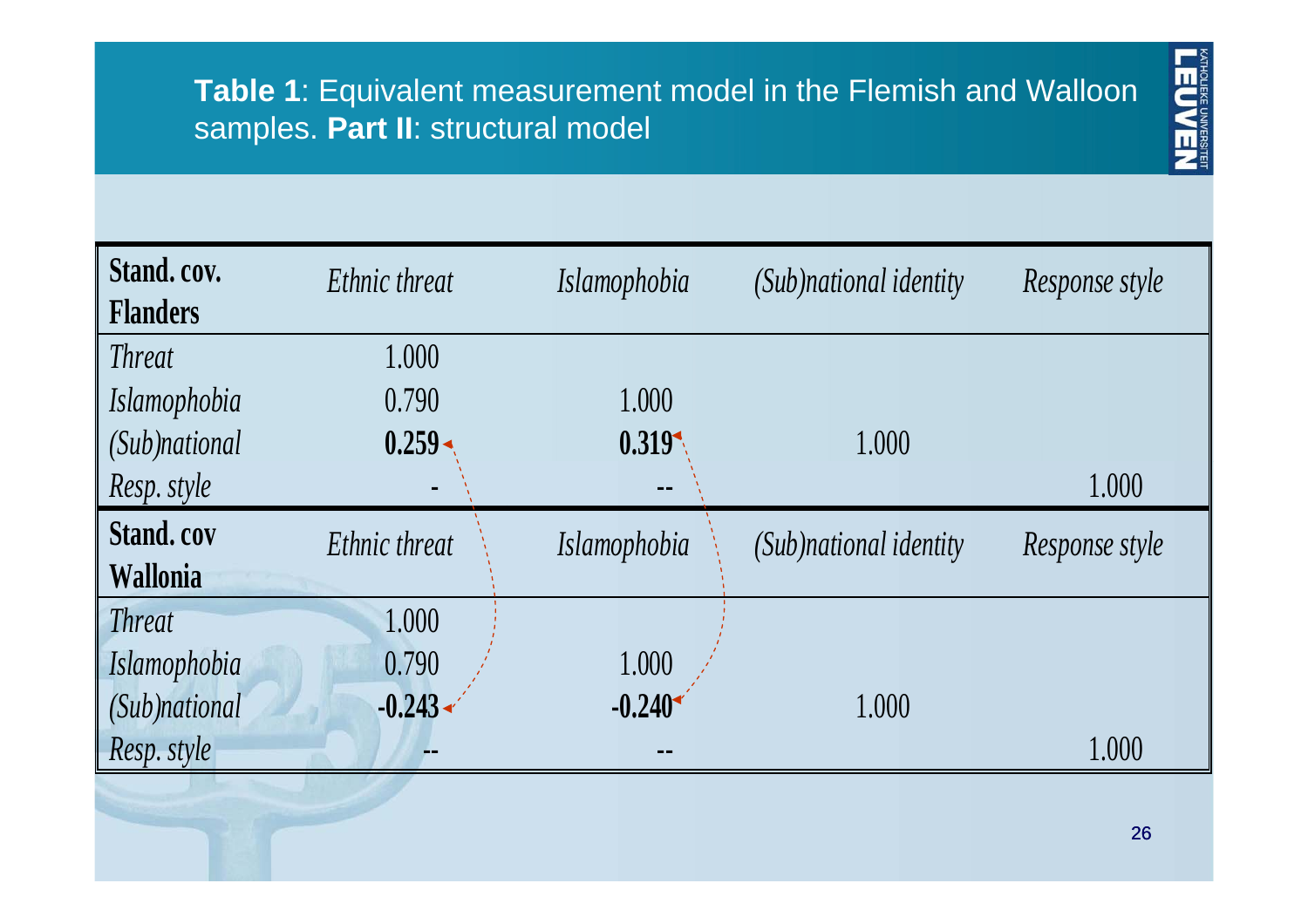# Theoretical significance



- • Relation between attitude towards immigrants and national feelings not always in same direction *(more national feeling not always more negative towards immigrants)*
- •How to explain?

- Depends on (collective) **representation** of the "nation": ethnic versus civic, or ethnic versus instrumental

**Ethnic representation** based on *primordial autochtonie* (ground, descend or origin, long stay )

**Civic (instrumental):** based on respect for the laws, accept rules… language = ambiguous (both instrumental and primordial)

- **historical**: Flemish nationalism is traditionally right wing
	- Walloon regionalism is left wing

- **political landscape** and **discourse**: strong (extr. Right) nationalist party in Flanders but in Wallonia right extr = Belgicism